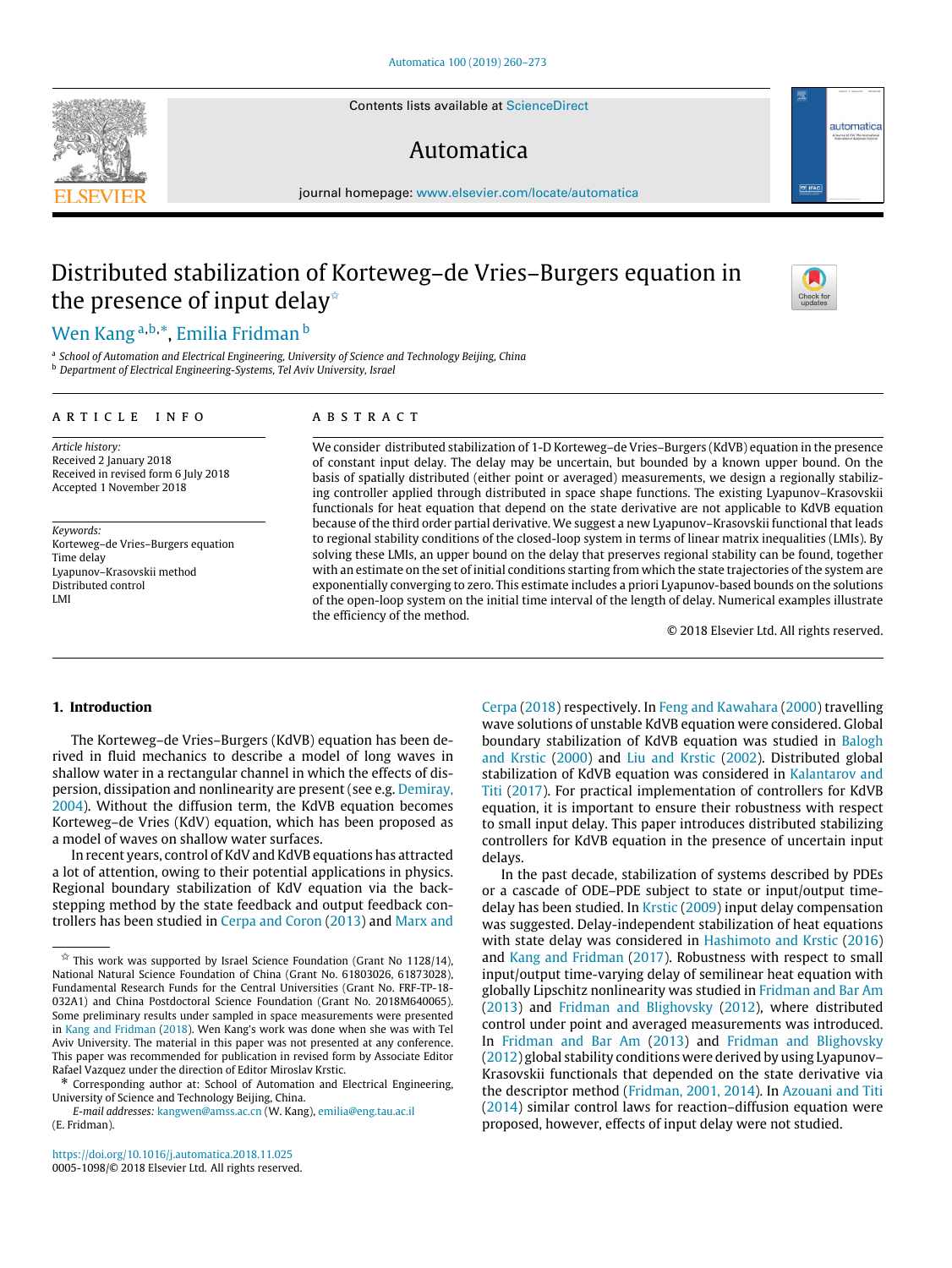In the present work, we introduce a distributed control of KdVB equation under point or averaged measurements in the presence of constant input delay. It should be noticed that without delay, sufficient LMI conditions for global stabilization of KdVB equation are the same as for diffusion–reaction equations derived in Fridman and Bar Am (2013) and Fridman and Blighovsky (2012). However, with delay the situation becomes more complicated since the existing Lyapunov–Krasovskii functionals from Fridman and Bar Am (2013), Fridman and Blighovsky (2012) and Fridman and Orlov (2009) that depend on the state derivative are not applicable because of the third spatial derivative in KdVB equation. We introduce a novel Lyapunov functional that depends on the state only and leads to regional stability conditions of the closed-loop system in terms of LMIs. By solving these LMIs, an upper bound on delay that preserves regional stability can be found together with an estimate on the domain of attraction (i.e. on the set of initial conditions starting from which the state trajectories of the system are exponentially converging). As suggested for the case of ODEs in Liu and Fridman (2014), our estimate on the domain of attraction is based on the Lyapunov-based bounds of the solutions on the initial time interval (of the length of delay), where the system is open-loop. Some preliminary results under sampled in space measurements were presented in Kang and Fridman (2018).

The structure of the paper is as follows. Problem formulation is given in Section 2. Section 3 is devoted to the existence and uniqueness of the solution for the closed-loop system. A preliminary result on regional stability of the delayed KdVB equation via Lyapunov–Krasovskii method is presented in Section 4. The main results are given in Section 5, where distributed on the whole domain finite-dimensional controllers are constructed under the point or averaged measurements and distributed in space shape functions. We consider also controllers distributed on subdomains under measurements that are averaged over the same subdomains. Regional exponential stability conditions for the closed-loop system in terms of LMIs are presented and a bound on the domain of attraction is found. Section 6 contains numerical examples to illustrate the effectiveness of the proposed feedback control. Finally, some conclusions are drawn in the last section and some proofs are given in the Appendix.

**Notation.** Throughout the paper, *L* 2 (0, 1) stands for the Hilbert space of square integrable scalar functions *u*(*x*) on (0, 1) with the corresponding norm  $||u||_{L^2} = [\int_0^1 u^2(x)dx]^{\frac{1}{2}}$ . The Sobolev space *H*<sup>k</sup>(0, 1) with  $k$  ∈  $\mathbb{Z}$  is defined as  $H^k(0, 1) = \{u : D^{\alpha}u \in$  $L^2(0, 1)$ ,  $\forall$  0  $\leq |\alpha| \leq k$ } with norm  $||u||_{H^k} = {\sum_{0 \leq |\alpha| \leq k} ||D^{\alpha}u||^2_{L^2}}^{\frac{1}{2}}.$  $C^k(\varOmega)$  is the space of functions *k* times continuously differentiable on  $(k \geq 1$  is an integer). Moreover,  $C^{\infty}(\Omega) = \cap_k C^k(\Omega)$ .  $C_c(\Omega)$  is the space of continuous functions on  $\Omega$  with compact support in  $\Omega$ , i.e., which vanish outside some compact set  $K \subset \Omega$ . Moreover,  $C_c^{\infty}(\Omega) = C_c(\Omega) \cap C^{\infty}(\Omega).$ 

#### **2. Problem formulation**

We consider the following KdVB equation involving both instability and dissipation under periodic boundary conditions:

$$
\begin{cases}\nz_t(x, t) + z(x, t)z_x(x, t) - \beta z_{xx}(x, t) - \lambda z(x, t) \\
+ z_{xxx}(x, t) = \sum_{j=1}^N b_j(x)u_j(t - h), \ 0 < x < 1, \ t \ge 0, \\
z(0, t) = z(1, t), \ z_x(0, t) = z_x(1, t), \\
z_{xx}(0, t) = z_{xx}(1, t), \\
z(x, 0) = z_0(x),\n\end{cases} \tag{2.1}
$$

where  $x \in (0, 1)$ ,  $\beta$  and  $\lambda$  are positive constants,  $z(x, t)$  is the state of KdVB equation,  $u_j(t) \in \mathbb{R}$ ,  $(j = 1, 2, ..., N)$  are the control inputs, and  $h > 0$  is a constant delay. The delay may be unknown, but bounded by a known bound  $\bar{h} > 0$ . The above model is inspired by Feng and Kawahara (2000) (see (2), (4b)). For  $\lambda = 0$ , the open-loop system (2.1) has constant solutions, whereas for  $\lambda > 0$ the open-loop system may become unstable (see the examples in Section 6).

As in Azouani and Titi (2014), Fridman and Bar Am (2013), Fridman and Blighovsky (2012) and Lunasin and Titi (2017), we assume that the points  $0 = x_0 < x_1 < \cdots < x_N = 1$  divide [0, 1] into *N* intervals  $\Omega_i = [x_{i-1}, x_i]$  and the width of each interval is upper bounded by some constant ∆:

$$
0 < x_j - x_{j-1} = \Delta_j \leq \Delta.
$$

The control inputs  $u_i(t)$  enter  $(2.1)$  through the shape functions  $b_i(x)$  such that

$$
\begin{cases}\nb_j(x) = 0, & x \notin \Omega_j, \\
b_j(x) = 1, & \text{otherwise,}\n\end{cases}
$$
\n(2.2)

Such shape functions correspond to actuation covering all the domain [0, 1].

We assume further that sensors provide either point

$$
y_j(t) = z(\bar{x}_j, t), \quad \bar{x}_j = \frac{x_{j-1} + x_j}{2}, \quad t > 0,
$$
 (2.3)

or averaged

$$
y_j(t) = \frac{\int_{x_{j-1}}^{x_j} z(\zeta, t) d\zeta}{\Delta_j}, \ t > 0
$$
 (2.4)

measurements of the state. In Section 5.2 we will also consider actuation and measurement concentrated on subdomains of [0, 1].

Our main objective is to design for  $(2.1)$  a regionally stabilizing distributed controller

$$
u_j(t) = \begin{cases} -\mu y_j(t), & j = 1, ..., N, & t > 0, \\ 0, & t \le 0, \end{cases}
$$
 (2.5)

where  $\mu$  is a positive constant to be determined later, and  $y_i(t)$  is given by (2.3) or (2.4).

Denote the characteristic function of the time interval [0, *h*] by  $\chi_{[0,h]}(t)$ . Under the control law (2.5), the closed-loop system becomes

$$
\begin{cases} z_t(x,t) + z(x,t)z_x(x,t) - \beta z_{xx}(x,t) - \lambda z(x,t) + z_{xxx}(x,t) \\ = -\mu \sum_{j=1}^N b_j(x)(1 - \chi_{[0,h]}(t))[z(x,t-h) - f_j(x,t-h)], \\ z(0,t) = z(1,t), z_x(0,t) = z_x(1,t), \\ z_{xx}(0,t) = z_{xx}(1,t), \\ z(x,0) = z_0(x), \end{cases}
$$
 (2.6)

where for (2.3)

$$
f_j(x, t - h) = \int_{\bar{x}_j}^{x} z_{\zeta}(\zeta, t - h) d\zeta, \qquad (2.7)
$$

and for  $(2.4)$ 

$$
f_j(x, t - h) = \frac{\int_{x_{j-1}}^{x_j} [z(x, t - h) - z(\zeta, t - h)] d\zeta}{\Delta_j}.
$$
 (2.8)

#### **3. Well-posedness of (2.6) subject to (2.7) or (2.8)**

Define

$$
\begin{cases}\nH_{\text{per}}^1(0, 1) = \{g \in H^1(0, 1) : g(0) = g(1)\}, \\
\|g\|_{H_{\text{per}}^1}^2 = P_1 \int_0^1 g^2(x) dx + P \int_0^1 [g'(x)]^2 dx.\n\end{cases}
$$
\n(3.1)

Here  $P_1$  and  $P$  are positive constants that are related to the Lyapunov–Krasovskii functional (see (4.2) below) that will be used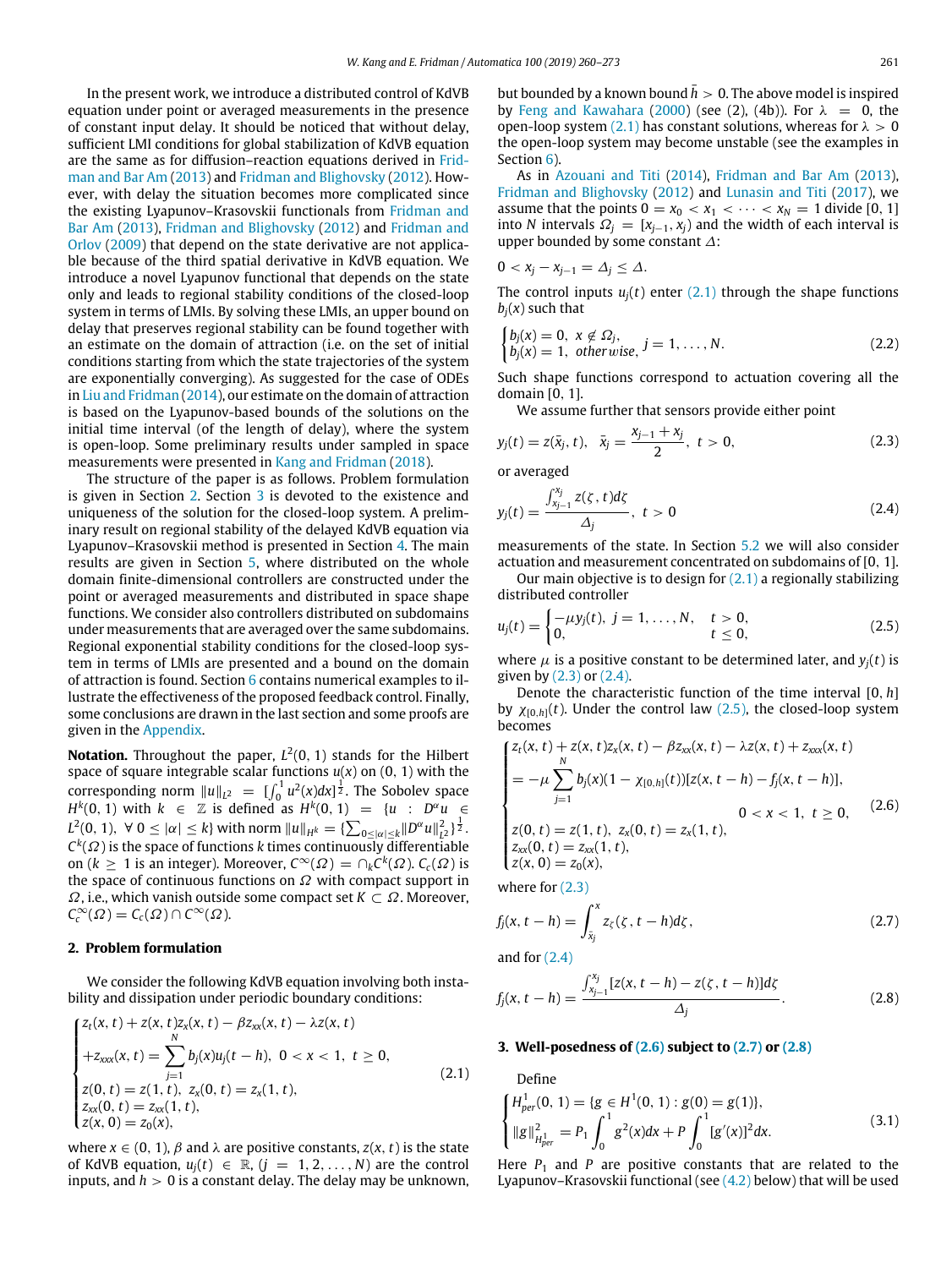for stability analysis. It is obvious that *H* 1 *per*(0, 1) is a subspace of Sobolev space  $H^1(0, 1)$ . Moreover, the norm  $\|\cdot\|_{H^1_{per}(0, 1)}$  is equivalent to  $\|\cdot\|_{H^1(0,1)}$ .

**Definition 3.1** (*Larkin, 2004; Robinson, 2001*)**.** Given *T* > 0, a function *z* ∈ *C*(0, *T*; *H*<sub>per</sub>(0, 1)) such that *z*<sub>*t*</sub> ∈ *L*<sup>∞</sup>(0, *T*; *L*<sup>2</sup>(0, 1)) ∩  $L^2(0,T; H^1_{per}(0,1))$  is said to be a weak solution of the boundary value problem (2.6) subject to (2.7) or (2.8) on [0, *T*] if for every  $\phi$ from  $H_{per}^1(0, 1)$ , the function  $\int_0^1 z(\zeta, t)\phi(\zeta) d\zeta$  is absolutely continuous on [0, *T* ] and the relation

$$
\frac{d}{dt} \int_0^1 z(\zeta, t) \phi(\zeta) d\zeta + \int_0^1 z(\zeta, t) z_\zeta(\zeta, t) \phi(\zeta) d\zeta \n+ \beta \int_0^1 z_\zeta(\zeta, t) \phi_\zeta(\zeta) d\zeta - \lambda \int_0^1 z(\zeta, t) \phi(\zeta) d\zeta \n- \int_0^1 z_{\zeta\xi}(\zeta, t) \phi_\zeta(\zeta) d\zeta \n= -\mu \sum_{j=1}^N \int_{x_{j-1}}^{x_j} (1 - \chi_{[0,h]}(t)) [z(\zeta, t - h) - f_j(\zeta, t - h)]
$$
\n(3.2)

×φ(ζ )*d*ζ

holds for almost all  $t \in [0, T]$ .

The following well-posedness result is proved in the Appendix:

**Proposition 3.1.** Assume that the initial value  $z_0 \in H^3(0, 1) \cap$ *H* 1 *per*(0, 1) *satisfies the compatible conditions:*

$$
z'_0(0) = z'_0(1), \ z''_0(0) = z''_0(1). \tag{3.3}
$$

*Then, for all T* > 0*, there exists a unique (weak) solution to the system* (2.6) *subject to* (2.7) *or* (2.8) *from the class*

 $z \in C(0, T; H^1_{per}(0, 1)),$  $z_t \in L^{\infty}(0, T; \overline{L^2}(0, 1)) \cap L^2(0, T; H^1_{per}(0, 1)).$ 

### **4. Regional stability of the delayed KdVB equation**

In order to derive stability conditions for the closed-loop system (2.6), we first establish stability conditions for (2.6) with  $f_i = 0$ :

$$
\begin{cases}\nz_t(x, t) + z(x, t)z_x(x, t) - \beta z_{xx}(x, t) - \lambda z(x, t) + z_{xxx}(x, t) \\
= -\mu(1 - \chi_{[0, h]}(t))z(x, t - h), 0 < x < 1, t \ge 0, \\
z(0, t) = z(1, t), z_x(0, t) = z_x(1, t), \\
z_{xx}(0, t) = z_{xx}(1, t), \\
z(x, 0) = z_0(x).\n\end{cases} \tag{4.1}
$$

**Remark 4.1.** Simple and efficient delay-dependent stability conditions that lead to LMIs for ODEs and heat equations are usually derived via Lyapunov–Krasovskii functionals *V* that depend on the state derivative (on  $z_t$  for heat equation) (Fridman, 2014; Fridman & Orlov, 2009). However, such functionals for  $(4.1)$  would lead to positive term  $hz_t^2$  in  $\dot{V}$ . By substituting  $z_t$  from  $(4.1)$  we will arrive at positive term *h*∥*zxxx*∥ 2 *L*2 that cannot be compensated by using  $\log_{10} \frac{1}{2}$  herms like  $-||z||_{L_2}^2$ ,  $-||z_x||_{L_2}^2$  or  $-||z_{xx}||_{L_2}^2$ .

To avoid using Lyapunov–Krasovskii functionals that depend on *z<sup>t</sup>* , we introduce a novel augmented Lyapunov–Krasovskii functional that depends on the state only:

$$
V(t) = V_{aug} + V_P + V_R + V_Q + V_S, \qquad (4.2)
$$

where

$$
V_{aug} = \int_0^1 \theta^T \begin{bmatrix} P_1 & P_2 \\ P_2 & P_3 \end{bmatrix} \theta dx, \quad \theta = \begin{bmatrix} z(x, t) \\ \int_{t-h}^t z(x, s) ds \end{bmatrix},
$$
  
\n
$$
V_P = P \int_0^1 z_x^2(x, t) dx,
$$
  
\n
$$
V_R = R \int_0^1 \int_{t-h}^t e^{-2\delta(t-s)} (s+h-t) z^2(x, s) ds dx,
$$
  
\n
$$
V_Q = Q \int_0^1 \int_{t-h}^t e^{-2\delta(t-s)} z^2(x, s) ds dx,
$$
  
\n
$$
V_S = S \int_0^1 \int_{t-h}^t e^{-2\delta(t-s)} (s+h-t) z_x^2(x, s) ds dx.
$$

Here  $P > 0$ ,  $R > 0$ ,  $Q > 0$ , and  $S > 0$ . Moreover, we assume that for some constant  $\gamma > 0$  the following LMI holds:

$$
\begin{bmatrix} P_1 - \gamma & P_2 \\ * & P_3 + Q \frac{e^{-2\delta h}}{h} \end{bmatrix} > 0. \tag{4.3}
$$

Due to Jensen's inequality (Gu, Kharitonov, & Chen, 2003)

$$
Q \int_0^1 \int_{t-h}^t e^{-2\delta(t-s)} z^2(x, s) ds dx
$$
  
\n
$$
\geq Q e^{-2\delta h} \int_0^1 \int_{t-h}^t z^2(x, s) ds dx
$$
  
\n
$$
\geq Q \frac{e^{-2\delta h}}{h} \int_0^1 \left[ \int_{t-h}^t z(x, s) ds \right]^2 dx
$$

LMI  $(4.3)$  guarantees the positivity of the Lyapunov–Krasovskii functional:

$$
V(t) \ge \gamma \int_0^1 z^2(x, t) dx + P \int_0^1 z_x^2(x, t) dx.
$$
 (4.4)

Similar augmentations of Lyapunov–Krasovskii functionals were considered for ODEs in Seuret and Gouaisbaut (2013), but such functionals there depended on state derivatives. Note that when differentiating  $P_2$ -term, we arrive at  $z_{xx}$  term (see (4.25) below). Therefore, we choose *V* with non-zero *V<sup>P</sup>* that leads to  $H^1$  exponential stability. In  $\dot{V}_P$  we have  $-\|z_{xx}\|_{L^2}^2$  term (see (4.26) below) that allows to compensate  $z_{xx}$  term in  $(4.25)$ . However, the last term in (4.26) is non-quadratic, leading to regional exponential stability. In order to find domain of attraction we derive stability conditions in terms of matrix inequalities that are affine in *z*  $(E < 0, \Lambda < 0$  where  $E$  and  $\Lambda$  are given by (4.10) and (4.11) respectively). We find a bound on initial conditions that guarantees the bound max<sub> $x \in [0,1]$ </sub> $|z(x, t)| \leq C_1$  for all  $t \geq 0$  for all solutions starting from these initial conditions.

The following extension of Sobolev inequality will be useful:

**Lemma 4.1.** *Let*  $z(x) \in H^1(0, 1)$  *be a scalar function. Then for all*  $\Gamma > 0$ 

$$
\max_{x\in[0,1]} z^2(x) \le (1+\Gamma) \int_0^1 z^2(x) dx + \frac{1}{\Gamma} \int_0^1 z_x^2(x) dx.
$$

**Proof.** Since *z*(⋅) ∈ *H*<sup>1</sup>(0, 1) implies *z*(⋅) ∈ *C*[0, 1] (cf. Brezis, 2011; Robinson, 2001), by mean value theorem, there exists  $c \in (0, 1)$ such that

$$
z(c) = \int_0^1 z(x) dx.
$$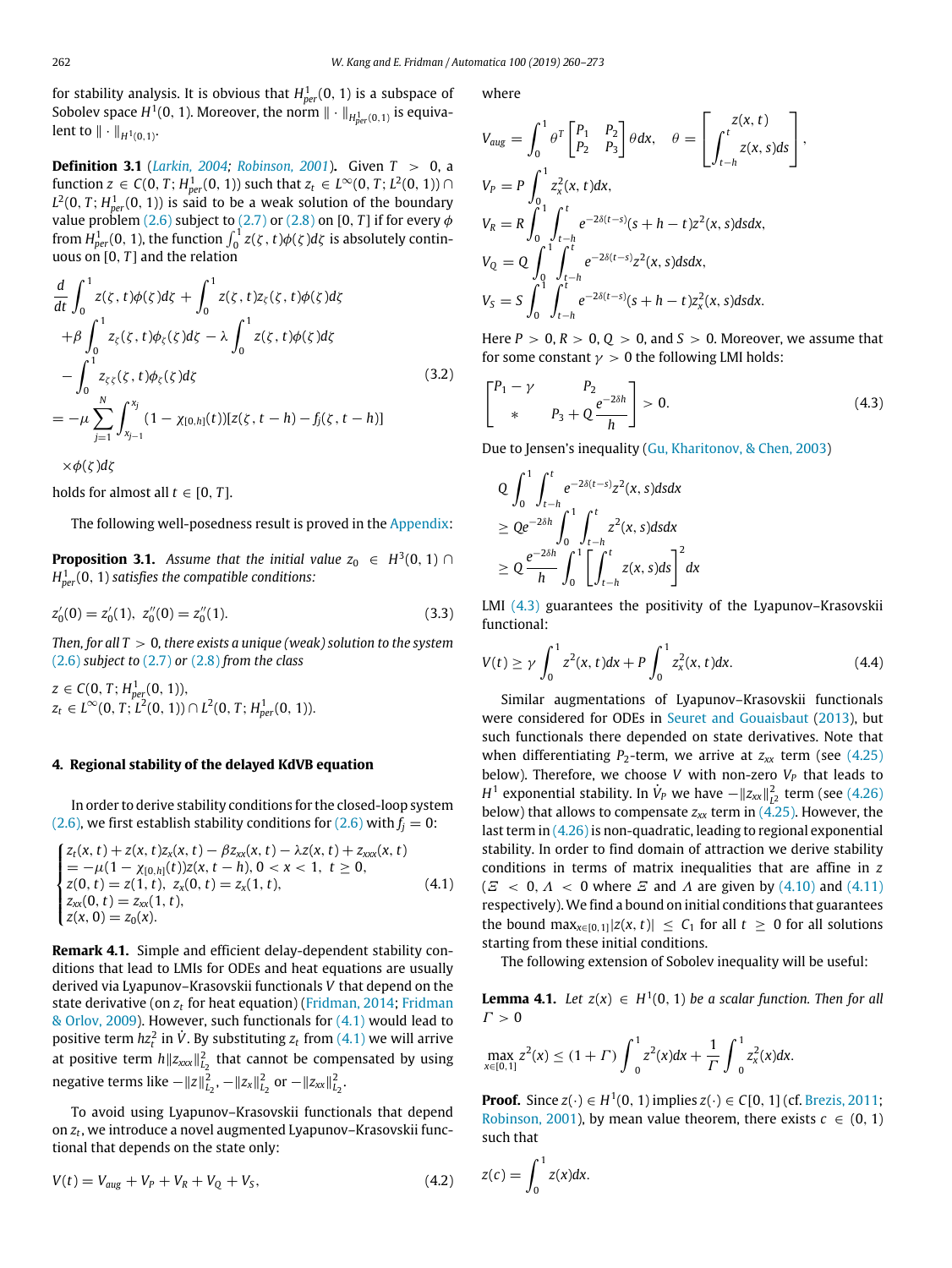Then, by integration by parts and further application of Jensen's and Young's inequalities, for all  $x_1 \in [0, 1]$  we have

$$
z^{2}(x_{1}) = z^{2}(c) + 2 \int_{c}^{x_{1}} z(x)z_{x}(x)dx
$$
  
\n
$$
= \left[\int_{0}^{1} z(x)dx\right]^{2} + 2 \int_{c}^{x_{1}} z(x)z_{x}(x)dx
$$
  
\n
$$
\leq \int_{0}^{1} z^{2}(x)dx + \Gamma \int_{0}^{1} z^{2}(x)dx + \frac{1}{\Gamma} \int_{0}^{1} z_{x}^{2}(x)dx
$$
  
\n
$$
\leq (1 + \Gamma) \int_{0}^{1} z^{2}(x)dx + \frac{1}{\Gamma} \int_{0}^{1} z_{x}^{2}(x)dx \forall \Gamma > 0. \quad \Box
$$

**Remark 4.2.** Differently from Theorem 8.8 of Brezis (2011), Lemma 4.1 gives the explicit upper bound of  $||z||_{C[0,1]}$  and applies the Young inequality with a general constant  $\Gamma > 0$ .

**Lemma 4.2.** *Consider the system* (4.1)*. Given positive scalars*  $\mu > \lambda$ *, h,*  $\delta$  *and positive tuning parameters*  $\delta_1$  >  $\lambda$ ,  $C$  > 0 *and*  $C_1$  > 0*. Let there exist scalars*  $\gamma > 0$ ,  $\Gamma > 0$ ,  $P_1 > 0$ ,  $P_2 < 0$ ,  $P > 0$ ,  $Q > 0$ ,  $R > 0$ ,  $S > 0$ ,  $P_3 \in \mathbb{R}$ , and  $\nu \in \mathbb{R}$  such that the LMIs (4.3) and

$$
E\big|_{z=C_1} \le 0, \ E\big|_{z=-C_1} \le 0,\tag{4.5}
$$

 $A\Big|_{z=C_1} \leq 0, \quad A\Big|_{z=-C_1} \leq 0,$  (4.6)

$$
\Phi\big|_{z=C_1} \le 0, \ \Phi\big|_{z=-C_1} \le 0, \tag{4.7}
$$

$$
\gamma \ge 1 + \Gamma, \begin{bmatrix} -P & 1 \\ 1 & -\Gamma \end{bmatrix} < 0,\tag{4.8}
$$

*hold, where*

$$
E = \begin{bmatrix} -2P_1(\delta_1 - \lambda) & 0 & \nu \\ \ast & -2P_1\beta - 2P(\delta_1 - \lambda) + 2\nu & P_Z \\ \ast & \ast & -2P_\beta \end{bmatrix}, \qquad (4.9)
$$
  
\n
$$
\Phi = \begin{bmatrix} \phi_{11} & -P_1\mu - P_2 & 0 & \nu & \phi_{15} & 0 \\ \ast & -Qe^{-2\delta h} & 0 & P\mu & -P_2\mu - P_3 & 0 \\ \ast & \ast & \phi_{33} & P_Z & -P_2Z & -P_2\beta \\ \ast & \ast & \ast & -2P\beta & 0 & P_2 \\ \ast & \ast & \ast & \ast & \phi_{55} & 0 \\ \ast & \ast & \ast & \ast & \ast & \phi_{66} \end{bmatrix}, \qquad (4.10)
$$
  
\n
$$
A = \begin{bmatrix} \Lambda_{11} & -P_2 & 0 & \nu & \Lambda_{15} & 0 \\ \ast & -Qe^{-2\delta h} & 0 & 0 & -P_3 & 0 \\ \ast & \ast & \Lambda_{33} & P_Z & -P_2Z & -P_2\beta \\ \ast & \ast & \ast & -2P\beta & 0 & P_2 \\ \ast & \ast & \ast & \ast & \Lambda_{55} & 0 \\ \ast & \ast & \ast & \ast & \Lambda_{66} \end{bmatrix}, \qquad (4.11)
$$
  
\n
$$
\phi_{11} = 2P_2 + 2P_1\lambda + Rh + Q + 2\delta P_1, \qquad A_{11} = \phi_{11} - 2\delta_1 P_1,
$$

$$
\begin{aligned}\n\phi_{15} &= A_{15} = P_3 + 2\delta P_2 + P_2 \lambda, \\
\phi_{23} &= -2P_1 \beta + 2P\lambda + 2\nu + Sh + 2\delta P, \\
A_{33} &= \phi_{33} - 2\delta_1 P, \\
\phi_{55} &= A_{55} = -Re^{-2\delta h} \frac{1}{h} + 2\delta P_3, \\
\phi_{65} &= \frac{1}{h} \frac{1}{h} + 2\delta P_3.\n\end{aligned}\n\tag{4.12}
$$

.

$$
\phi_{66} = \Lambda_{66} = -\text{Se}^{-2\delta h} \frac{1}{h}
$$
  
Denote

$$
M = \max \left\{ \left( P_1 + 2P_2h + P_3h^2 + \left( \frac{Rh^2}{2} + Qh \right) \right) P_1^{-1}, \left( P_1 + \frac{Sh^2}{2} \right) P^{-1} \right\} + \left( e^{2\delta_1 h} - 1 \right). \tag{4.13}
$$

*If*

$$
MC^2 < C_1^2,\tag{4.14}
$$

*then for any initial state*  $z_0 \in H^3(0, 1) \cap H^1_{per}(0, 1)$  *satisfying the compatible conditions* (3.3) *with*  $||z_0||_{H^1_{per}} < C$ , *system* (4.1) *possesses a unique (weak) solution in the sense that for any T* > 0,  $z(x, t) \in$  $C(0, T; H_{per}^1(0, 1))$ *. Moreover, the solution of*  $(4.1)$  *satisfies* 

$$
V(t) \le Me^{-2\delta(t-h)} \left[ P_1 \int_0^1 z_0^2(x) dx + P \int_0^1 [z'_0(x)]^2 dx \right]
$$
 (4.15)  
for all  $t \ge h$ .

**Proof.** We divide the proof into three parts.

*Step 1:* By arguments of Fridman (2014) and Liu and Fridman (2014), we first derive a simple bound on  $V(h)$  in terms of  $z_0$  such that  $V(h) < C_1^2$ .

Since the solution to  $(4.1)$  does not depend on the values of  $z(x, t)$  for  $t < 0$ , we redefine the initial condition to be a function:

$$
z(x, t) = z_0(x), \ t \le 0. \tag{4.16}
$$

Due to  $(4.16)$ , we have

$$
V_{aug}(0) = [P_1 + 2P_2h + P_3h^2] \int_0^1 z_0^2(x)dx.
$$
  
Then

$$
V(0) \leq \left[ P_1 + 2P_2h + P_3h^2 + \frac{Rh^2}{2} + Qh \right] \int_0^1 z_0^2(x) dx
$$
  
+ 
$$
(P + \frac{Sh^2}{2}) \int_0^1 [z_0'(x)]^2 dx.
$$
 (4.17)

We consider

$$
V_0(t) = P_1 \int_0^1 z^2(x, t) dx + P \int_0^1 z_x^2(x, t) dx.
$$
 (4.18)

Given  $\delta > 0$ . Assume that there exists  $\delta_1 > 0$  such that along (4.1)

$$
\dot{V}_0(t) - 2\delta_1 V_0(t) \le 0, \ t \in [0, h], \tag{4.19}
$$

$$
\dot{V}(t) + 2\delta V(t) - 2\delta_1 V_0(t) \le 0, \ t \in [0, h], \tag{4.20}
$$

then

$$
V_0(t) \le e^{2\delta_1 t} V_0(0), \ t \in [0, h], \tag{4.21}
$$

$$
V(t) \le e^{-2\delta t} V(0) + (e^{2\delta_1 t} - 1) V_0(0), \ t \in [0, h]. \tag{4.22}
$$

Substituting  $(4.17)$  into the inequality  $(4.22)$ , together with the condition (4.14), we have

$$
V(h) \leq \quad \left[ \left( P_1 + 2P_2h + P_3h^2 + \frac{Rh^2}{2} + Qh \right) \int_0^1 z_0^2(x) dx \right. \\ \left. + (P + \frac{Sh^2}{2}) \int_0^1 [z_0'(x)]^2 dx \right] e^{-2\delta h} \\ \left. + (e^{2\delta_1 h} - 1) \left[ P_1 \int_0^1 z_0^2(x) dx + P \int_0^1 [z_0'(x)]^2 dx \right] \right. \\ \leq M \left[ P_1 \int_0^1 z_0^2(x) dx + P \int_0^1 [z_0'(x)]^2 dx \right] < C_1^2,
$$

if

$$
||z_0||_{H_{per}^1}^2 = P_1 \int_0^1 z_0^2(x) dx + P \int_0^1 [z_0'(x)]^2 dx < C^2.
$$
 (4.24)

*Step 2:* We show next the LMIs (4.5) and (4.6) guarantee that (4.19) and (4.20) hold.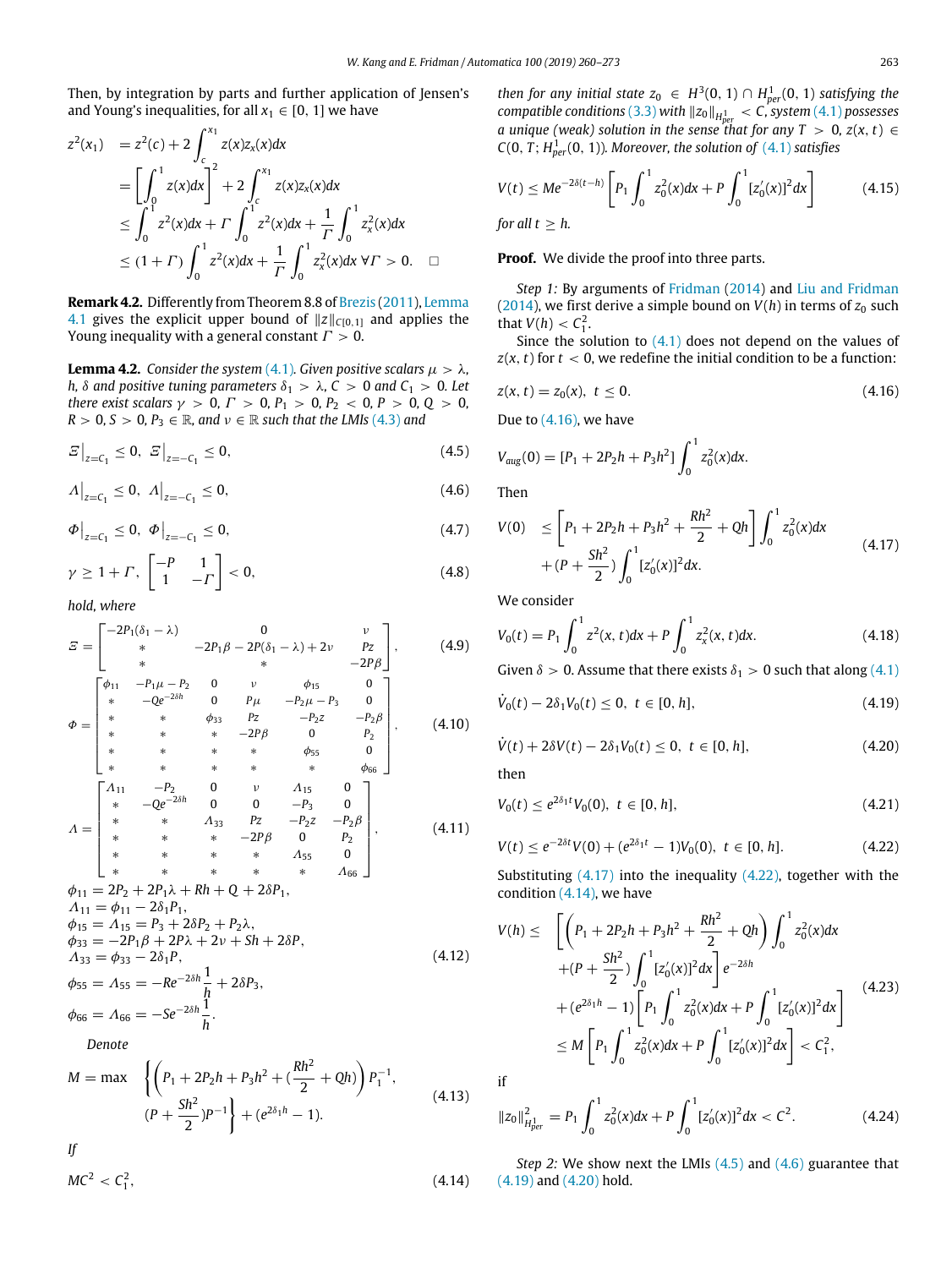Differentiating  $V_{aug}$  along (4.1), where (3.2) is used with  $\phi = z$ and  $t \in [0, h]$ , we obtain

$$
\dot{V}_{aug} = 2P_1 \int_0^1 z(x, t)z_t(x, t)dx \n+2P_2 \int_0^1 z_t(x, t) \int_{t-h}^t z(x, s)dsdx \n+2P_2 \int_0^1 z(x, t)[z(x, t) - z(x, t - h)]dx \n+2P_3 \int_0^1 \int_{t-h}^t z(x, s)ds[z(x, t) - z(x, t - h)]dx \n= -2P_1 \beta \int_0^1 z_x^2(x, t)dx + 2P_1 \lambda \int_0^1 z^2(x, t)dx \n- 2P_2 \int_0^1 z(x, t)z_x(x, t) \int_{t-h}^t z(x, s)dsdx \n+2P_2 \int_0^1 z_{xx}(x, t) \int_{t-h}^t z_x(x, s)dsdx \n+2P_2 \int_0^1 z_{xx}(x, t) \int_{t-h}^t z_x(x, s)dsdx \n+2P_2 \lambda \int_0^1 z(x, t) \int_{t-h}^t z(x, s)dsdx \n+2P_2 \int_0^1 z(x, t) [z(x, t) - z(x, t - h)]dx \n+2P_3 \int_0^1 \int_{t-h}^t z(x, s)ds[z(x, t) - z(x, t - h)]dx.
$$

We have

$$
\dot{V}_P = 2P \int_0^1 z_x(x, t) z_{xt}(x, t) dx = -2P \int_0^1 z_{xx}(x, t) z_t(x, t) dx \n= -2P \beta \int_0^1 z_{xx}^2(x, t) dx + 2P \lambda \int_0^1 z_x^2(x, t) dx \n+2P \int_0^1 z_{xx}(x, t) z_x(x, t) z(x, t) dx
$$
\n(4.26)

and

$$
\dot{V}_Q + 2\delta V_Q = Q \int_0^1 z^2(x, t) dx - Q \int_0^1 e^{-2\delta h} z^2(x, t - h) dx. \quad (4.27)
$$

Further by applying Jensen's inequality we obtain

$$
\dot{V}_{R} + 2\delta V_{R} = Rh \int_{0}^{1} z^{2}(x, t) dx
$$
\n
$$
-R \int_{0}^{1} \int_{t-h}^{t} e^{-2\delta(t-s)} z^{2}(x, s) ds dx
$$
\n
$$
\leq Rh \int_{0}^{1} z^{2}(x, t) dx - Re^{-2\delta h} \frac{1}{h} \int_{0}^{1} \left[ \int_{t-h}^{t} z(x, s) ds \right]^{2} dx,
$$
\n
$$
\dot{V}_{S} + 2\delta V_{S} = Sh \int_{0}^{1} z_{x}^{2}(x, t) dx
$$
\n
$$
-S \int_{0}^{1} \int_{t-h}^{t} e^{-2\delta(t-s)} z_{x}^{2}(x, s) ds dx
$$
\n
$$
\leq Sh \int_{0}^{1} z_{x}^{2}(x, t) dx - Se^{-2\delta h} \frac{1}{h} \int_{0}^{1} \left[ \int_{t-h}^{t} z_{x}(x, s) ds \right]^{2} dx.
$$
\n(4.28)

Additionally,

$$
2\nu\left[\int_0^1 z(x,t)z_{xx}(x,t)dx + \int_0^1 z_x^2(x,t)dx\right] = 0 \ \forall \nu \in \mathbb{R}.\tag{4.29}
$$

We add to  $\dot{V}(t) + 2\delta V(t)$  the left-hand side of (4.29). Then, by taking into account  $(4.25)-(4.28)$  we arrive at

∫ <sup>1</sup>

$$
\dot{V}(t) + 2\delta V(t) - 2\delta_1 V_0(t) \le \int_0^1 \psi^\top(x, t) \Lambda \psi(x, t) dx,
$$
  
\n
$$
t \in [0, h],
$$
\n(4.30)

where

$$
\psi(x, t) = \text{col}\{z(x, t), z(x, t-h), z_x(x, t), z_{xx}(x, t),
$$

$$
\int_{t-h}^{t} z(x, s)ds, \int_{t-h}^{t} z_x(x, s)ds\},
$$
(4.31)

and  $\Lambda$  is given by (4.11).

Similarly, differentiating  $V_0(t)$  along  $(4.1)$  and adding  $(4.29)$ , we have

$$
\dot{V}_0(t) - 2\delta_1 V_0(t) = \int_0^1 \xi^\top(x, t) \mathcal{E}\xi(x, t) dx, \ t \in [0, h], \qquad (4.32)
$$

where  $\xi(x, t) = \text{col}\lbrace z(x, t), z_x(x, t), z_{xx}(x, t) \rbrace$  and  $\Xi$  is given by  $(4.9)$ .

As in Selivanov and Fridman (2017), first we assume that

$$
z(x, t) \in (-C_1, C_1) \ \forall x \in [0, 1], \ \forall t \in [0, h]. \tag{4.33}
$$

From (4.30) and (4.32), it follows that if  $\mathcal{Z} \le 0$  and  $\Lambda \le 0$  for all  $z \in (-C_1, C_1)$ , then (4.19) and (4.20) hold. Matrices  $\mathcal E$  and  $\Lambda$  given by (4.9) and (4.11) are affine in *z*. Thus,  $E \le 0$  and  $\Lambda \le 0$  for all *z* ∈ (−*C*<sub>1</sub>, *C*<sub>1</sub>) if LMIs (4.5) and (4.6) are feasible. Therefore, (4.5) and  $(4.6)$  guarantee that  $(4.19)$  and  $(4.20)$  hold.

We prove next  $(4.33)$ . If the LMIs  $(4.3)$  and  $(4.8)$  are feasible, then Lemma 4.1 and Schur complement theorem lead to

$$
\max_{0 \le x \le 1} |z(x, t)|^2 \le (1 + \Gamma) \int_0^1 z^2(x, t) dx
$$
  
+  $\frac{1}{\Gamma} \int_0^1 [z_x(x, t)]^2 dx$   
 $\le \gamma \int_0^1 z^2(x, t) dx + P \int_0^1 [z_x(x, t)]^2 dx.$   
 $\le P_1 \int_0^1 z^2(x, t) dx + P \int_0^1 [z_x(x, t)]^2 dx$   
 $= V_0(t) \quad \forall t \in [0, h].$  (4.34)

Moreover, from (4.4), we have

$$
\max_{0 \le x \le 1} |z(x, t)|^2 \le \gamma \int_0^1 z^2(x, t) dx + P \int_0^1 [z_x(x, t)]^2 dx
$$
  
 
$$
\le V(t) \qquad \forall t \in [0, h]. \tag{4.35}
$$

Therefore, it is sufficient to show that

$$
V_0(t) < C_1^2, \qquad V(t) < C_1^2 \tag{4.36}
$$

for all  $t \in [0, h]$ .

Indeed, for  $t = 0$ , the inequalities  $(4.36)$  hold. From the definition of *M*, we obtain  $M > e^{2\delta_1 h} > 1$ . Since  $||z_0||_{H^1_{per}} < C$  and  $MC^2 \, < \, C_1^2$  are satisfied, we obtain  $V_0(0) \, < \, C^2 \, < \, C_1^2$ . On the other hand, from (4.17) we have  $V(0) \leq MV_0(0) < MC^2 < C_1^2$ .

Let  $(4.36)$  be false for some  $h^* \in (0, h]$ . Then

$$
V_0(h^*) \ge C_1^2 > C^2 > V_0(0),
$$

or

$$
V(h^*)\geq \mathcal{C}_1^2>V(0).
$$

Since  $V_0$  and  $V$  are continuous, there must exist  $t^* \in (0, h^*]$  such that

$$
V_0(t) < C_1^2 \, \forall t \in [0, t^*) \text{ and } V_0(t^*) = C_1^2,\tag{4.37}
$$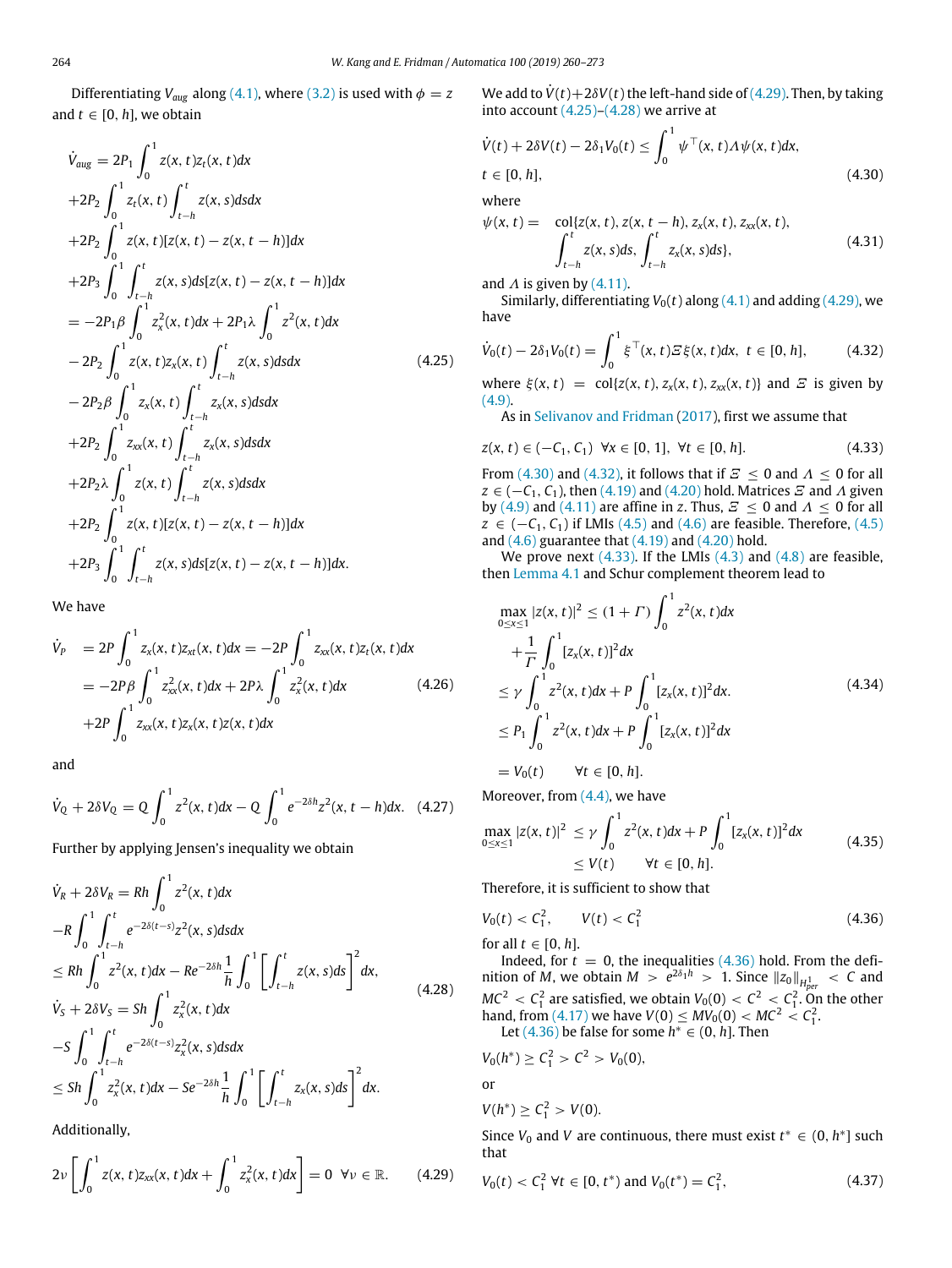or

$$
V(t) < C_1^2 \, \forall t \in [0, t^*) \text{ and } V(t^*) = C_1^2. \tag{4.38}
$$

The first relation of  $(4.37)$ , together with the feasibility of  $(4.5)$ , guarantees that  $\dot{V}_0(t)-2\delta_1V_0(t)\leq 0$  on [0,  $t^*$ ). Therefore,  $V_0(t^*)\leq$  $e^{2\delta_1 t^*} V_0(0) \leq e^{2\delta_1 h} C^2 < MC^2 < C_1^2$ . This contradicts the second relation of  $(4.37)$ . On the other hand, the first relation of  $(4.38)$ , together with the feasibility of (4.6), guarantees that  $\dot{V}(t) + 2\delta V(t) 2\delta_1 V_0(t) \leq 0$  on [0, *t*<sup>\*</sup>). Hence, (4.22) holds and  $V(t^*) \leq MC^2$  $C_1^2$ . This contradicts the second relation of  $(4.38)$ . Thus,  $(4.36)$  and consequently, (4.19) and (4.20) are true on [0, *h*].

*Step 3:*We continue to find sufficient conditions in terms of LMIs to guarantee  $V(t) + 2\delta V(t) \leq 0$  for all  $t > h$ .

Differentiating *V* along (4.1) and integrating by parts, we obtain  $(4.27)$  and  $(4.28)$ . For  $t > h$ ,  $(4.25)$ – $(4.26)$  become

$$
\dot{V}_{aug} = -2P_1 \beta \int_0^1 z_x^2(x, t) dx + 2P_1 \lambda \int_0^1 z^2(x, t) dx \n-2P_1 \mu \int_0^1 z(x, t) z(x, t - h) dx \n-2P_2 \int_0^1 z(x, t) z_x(x, t) \int_{t-h}^t z(x, s) ds dx \n-2P_2 \beta \int_0^1 z_x(x, t) \int_{t-h}^t z_x(x, s) ds dx \n+2P_2 \int_0^1 z_{xx}(x, t) \int_{t-h}^t z_x(x, s) ds dx \n+2P_2 \lambda \int_0^1 z(x, t) \int_{t-h}^t z(x, s) ds dx \n-2P_2 \mu \int_0^1 z(x, t - h) \int_{t-h}^t z(x, s) ds dx \n+2P_2 \int_0^1 z(x, t) [z(x, t) - z(x, t - h)] dx \n+2P_3 \int_0^1 \int_{t-h}^t z(x, s) ds [z(x, t) - z(x, t - h)] dx,
$$

and

$$
\dot{V}_{P} = -2P\beta \int_{0}^{1} z_{xx}^{2}(x, t)dx + 2P\lambda \int_{0}^{1} z_{x}^{2}(x, t)dx \n+2P \int_{0}^{1} z_{xx}(x, t)z_{x}(x, t)z(x, t)dx \n+2P\mu \int_{0}^{1} z_{xx}(x, t)z(x, t-h)dx.
$$
\n(4.40)

By adding to  $V(t) + 2\delta V(t)$  the equality (4.29), and using (4.27)– (4.28), (4.39), (4.40), we obtain

$$
\dot{V}(t) + 2\delta V(t) \le \int_0^1 \psi^\top(x, t)\Phi\psi(x, t)dx,
$$
\n(4.41)

where  $\psi(x, t)$  is given by (4.31).

From Step 1-Step 2, we obtain if  $\|z_0\|_{H^1_{per}} < C$ , then the feasibility of LMIs  $(4.5)$ ,  $(4.6)$ ,  $(4.14)$  imply that  $V(h) < C_1^2$ . Furthermore, if LMIs  $(4.3)$ ,  $(4.8)$  hold, then by using  $(4.4)$ ,  $(4.34)$  we obtain

$$
\max_{0 \le x \le 1} |z(x, h)|^2 \le (1 + \Gamma) \int_0^1 z^2(x, h) dx + \frac{1}{\Gamma} \int_0^1 z_x^2(x, h) dx
$$
  
\n
$$
\le \gamma \int_0^1 z^2(x, h) dx + P \int_0^1 z_x^2(x, h) dx \le V(h) < C_1^2.
$$

Matrix  $\Phi$  given by (4.10) is affine in *z*. Hence,  $\Phi \leq 0$  for all  $z \in (-C_1, C_1)$  if LMIs (4.7) are satisfied. Therefore, (4.7) guarantees  $V(t) + 2\delta V(t) < 0$ , which implies

$$
V(t) \le e^{-2\delta(t-h)}V(h) \,\forall t \ge h. \tag{4.42}
$$

Using (4.23) and (4.42), we obtain (4.15). □

**Remark 4.3.** Given any  $\mu > \lambda$ , the LMIs in Lemma 4.2 are always feasible for appropriate decision variables, large enough  $\delta_1$  and small enough *h*. Indeed, consider  $E = \{E_{ii}\}, \Phi = \{\phi_{ii}\}$  and  $\Lambda =$  ${A_{ii}}$  given by  $(4.9)$ ,  $(4.10)$  and  $(4.11)$  respectively. Note that for any *P* > 0, LMI (4.8) holds with appropriate  $\Gamma$  > 0. We will show that strict inequalities (4.5)–(4.7) hold with  $\delta = 0$  and  $C_1 = 0$ . Then LMIs  $(4.5)-(4.7)$  hold with small enough  $\delta > 0$  and  $C_1 > 0$ . Choose  $R = S = 1$ ,  $\nu = 0$ ,  $P_1 = 1$ ,  $P_2 = -\mu$ ,  $P_3 = \mu^2$  such that  $\phi_{12} = -P_1\mu - P_2 = 0$  and  $\phi_{25} = -P_2\mu - P_3 = 0$ . Hence,  $\Xi_{|z=0} < 0$ for large enough  $\delta_1 > \lambda$ . By applying Schur complement, we obtain

$$
\Phi\Big|_{z=0} = \begin{bmatrix}\n\phi_{11} & 0 & 0 & 0 & \mu(\mu - \lambda) & 0 \\
\ast & -Q & 0 & P\mu & 0 & 0 \\
\ast & \ast & \phi_{33} & 0 & 0 & \mu\beta \\
\ast & \ast & \ast & -2P\beta & 0 & -\mu \\
\ast & \ast & \ast & \ast & -\frac{1}{h} & 0 \\
\ast & \ast & \ast & \ast & \ast & -\frac{1}{h}\n\end{bmatrix}
$$
\n
$$
\leq 0 \iff
$$
\n
$$
\begin{bmatrix}\n\phi_{11} & 0 & 0 & \mu(\mu - \lambda) & 0 \\
\ast & \phi_{33} & 0 & 0 & \mu\beta \\
\ast & \ast & -2P\beta + (P\mu)^2 Q^{-1} & 0 & -\mu \\
\ast & \ast & \ast & -\frac{1}{h} & 0 \\
\ast & \ast & \ast & \ast & -\frac{1}{h}\n\end{bmatrix} \leq 0,
$$
\n(4.43)

where  $\phi_{11} = -2(\mu - \lambda) + h + Q$ ,  $\phi_{33} = -2\beta + 2P\lambda + h$ . Choose  $Q = \mu - \lambda$ . For small enough *h*, LMI (4.43) is feasible with appropriate (small enough)  $P > 0$ , whereas  $\Lambda_{|z=0} < 0$  holds for large enough  $\delta_1 > \lambda$ .

### **5. Regional delayed stabilization of KdVB equation**

#### *5.1. Controller distributed on the whole domain*

Our main objective is to provide sufficient conditions for regional stability of the closed-loop system (2.6) subject to (2.7) or  $(2.8)$  with  $b_i$  defined by  $(2.2)$ . For this purpose we define a Lyapunov–Krasovskii functional of the form:

$$
V_1(t) = V(t) + W \int_0^1 \int_{t-h}^t e^{-2\delta(t-s)} z_x^2(x, s) ds dx, \qquad (5.1)
$$

where  $W > 0$  and  $V(t)$  is given by (4.2).

We will employ the following inequalities:

**Lemma 5.1** (*Wirtinger Inequality Wang, 1994*)**.** *For a* < *b, let*  $g \in H^1(a, b)$  *be a scalar function with*  $g(a) = 0$  *or*  $g(b) = 0$ *. Then* 

$$
\int_a^b g^2(x)dx \le \frac{4(b-a)^2}{\pi^2} \int_a^b \left[\frac{dg(x)}{dx}\right]^2 dx.
$$
  
Moreover, if  $g(a) = g(b) = 0$ , then

$$
\int_a^b g^2(x)dx \leq \frac{(b-a)^2}{\pi^2} \int_a^b \left[\frac{dg(x)}{dx}\right]^2 dx.
$$

**Lemma 5.2** (*Poincaré Inequality Payne & Weinberger, 1960*)**.** *For*  $a \leq b$ , let  $g \in H^1(a, b)$  *be a scalar function with*  $\int_a^b g(x) dx = 0$ . *Then*

$$
\int_a^b g^2(x)dx \leq \frac{(b-a)^2}{\pi^2}\int_a^b \left[\frac{dg(x)}{dx}\right]^2 dx.
$$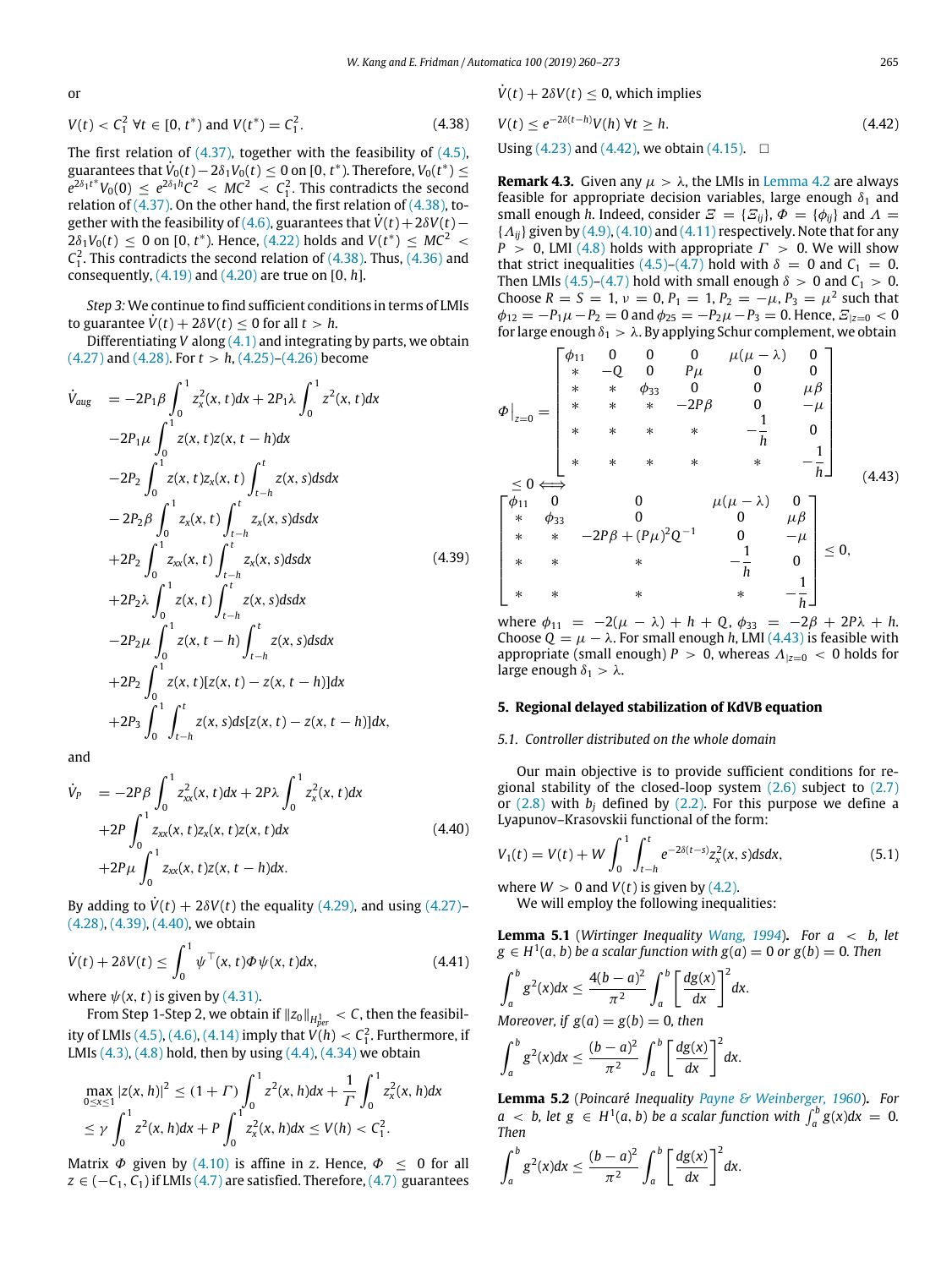**Theorem 5.1.** *Consider the system* (2.6) *subject to* (2.7) *or* (2.8)*. Given positive scalars*  $\Delta$ ,  $\mu > \lambda$ , h,  $\delta$ , and positive tuning parameters δ<sup>1</sup> > λ*, C* > 0 *and C*<sup>1</sup> > 0*. Let there exist scalars* γ > 0*,* Γ > 0*,*  $P_1 > 0, P_2 < 0, P > 0, Q > 0, R > 0, S > 0, W > 0, \alpha > 0, P_3 \in \mathbb{R}$ *and*  $v \in \mathbb{R}$  *such that the LMIs* (4.3)*,* (4.5)*,* (4.8*) and* 

$$
-We^{-2\delta h} + \alpha \leq 0, \tag{5.2}
$$

$$
\Sigma\big|_{z=C_1} \le 0, \ \Sigma\big|_{z=-C_1} \le 0,\tag{5.3}
$$

$$
\Theta\big|_{z=C_1} \le 0, \ \Theta\big|_{z=-C_1} \le 0,\tag{5.4}
$$

*hold, where*  $\Xi$  *is given by* (4.9),

$$
\Sigma = \Lambda + \text{diag}\{0, 0, W, 0, 0, 0\},\tag{5.5}
$$

*and*

$$
\Theta = \begin{bmatrix} \stackrel{\phi}{\vdots} & \stackrel{\phi}{\vdots} \\ P_1\mu & 0 & 0 & -P\mu & P_2\mu \\ + \text{diag}\{0, 0, W, 0, 0, 0, 0\} \end{bmatrix} \begin{bmatrix} * & * \\ -\alpha \frac{\pi^2}{\Delta^2} \end{bmatrix}
$$

*with*  $\Phi$  *defined by* (4.10)*.* 

*Denote*

$$
M_1 = \max \left\{ \left( P_1 + 2P_2h + P_3h^2 + \left( \frac{Rh^2}{2} + Qh \right) \right) P_1^{-1}, \left. (P + \frac{Sh^2}{2} + Wh)P^{-1} \right\} + \left( e^{2\delta_1 h} - 1 \right). \right\}
$$
(5.6)

*If*

$$
M_1 C^2 < C_1^2,\tag{5.7}
$$

then for any initial state  $z_0~\in~ H^3(0,1)\cap H_{per}^1(0,1)$  satisfying the *compatible conditions* (3.3) *and* ∥*z*0∥*<sup>H</sup>* 1 *per* < *C, system* (2.6) *subject to* (2.7) *or* (2.8) *possesses a unique (weak) solution in the sense that* for any  $T > 0$ ,  $z(x,t) \in \mathcal{C}(0,T;H^1_{per}(0,1))$ . Moreover, the solution of (2.6) *subject to* (2.7) *or* (2.8) *satisfies*

$$
V_1(t) \le M_1 e^{-2\delta(t-h)} \left[ P_1 \int_0^1 z_0^2(x) dx + P \int_0^1 [z'_0(x)]^2 dx \right]
$$
 (5.8)  
for all  $t \ge h$ .

**Proof.** Consider the system (2.6) subject to (2.7) or (2.8). Since the solution to the system  $(2.6)$  subject to  $(2.7)$  or  $(2.8)$  does not depend on the values of  $z(x, t)$  for  $t < 0$ , we redefine the initial condition to be constant:

 $z(x, t) = z_0(x), t \leq 0.$ 

Next the substitution  $V(t) \rightarrow V_1(t)$  in Lemma 4.2 leads to the following changes:

$$
V(0) \rightarrow V_1(0), M \rightarrow M_1, V(h) \rightarrow V_1(h),
$$

where

$$
V_1(0) \leq \left(P_1 + 2P_2h + P_3h^2 + \left(\frac{Rh^2}{2} + Qh\right)\right)\int_0^1 z_0^2(x)dx
$$
  
+ 
$$
\left(P + \frac{Sh^2}{2} + Wh\right)\int_0^1 [z_0'(x)]^2 dx.
$$
 (5.9)

Here  $V_1$  and  $M_1$  are given by (5.1) and (5.6) respectively.

By Lemma 4.2, the LMIs  $(4.3)$ ,  $(4.5)$  and  $(4.8)$  guarantee  $(4.19)$ . We show next that the feasibility of the LMIs (5.2), (5.3) and (5.4) guarantee

$$
\dot{V}_1(t) + 2\delta V_1(t) - 2\delta_1 V_0(t) \le 0 \ \forall t \in [0, h] \tag{5.10}
$$

and

$$
\dot{V}_1(t) + 2\delta V_1(t) \le 0 \ \forall t > h. \tag{5.11}
$$

Then from  $(4.19)$ ,  $(5.10)$ , it follows that if  $(5.7)$  holds, then for initial state satisfying  $||z_0||_{H^1_{per}} < C$ , the following inequality holds:

$$
V_1(h) \leq M_1 \left[ P_1 \int_0^1 z_0^2(x) dx + P \int_0^1 [z_0'(x)]^2 dx \right] < C_1^2. \tag{5.12}
$$

Differentiating  $V_1$  along  $(2.6)$ , we find by employing  $(4.30)$ 

$$
\dot{V}_1(t) + 2\delta V_1(t) - 2\delta_1 V_0(t)
$$
\n
$$
= \dot{V}(t) + 2\delta V(t) - 2\delta_1 V_0(t) + W \int_0^1 z_x^2(x, t) dx
$$
\n
$$
-We^{-2\delta h} \int_0^1 z_x^2(x, t - h) dx
$$
\n
$$
\leq \int_0^1 \psi^\top(x, t) \Sigma \psi(x, t) dx
$$
\n
$$
-We^{-2\delta h} \int_0^1 z_x^2(x, t - h) dx,
$$
\n(5.13)

where  $\psi(x, t)$  is defined by (4.31) and  $\Sigma$  is given by (5.5).

Due to the affinity of  $\Sigma$  in  $z$  ∈ (− $C_1$ ,  $C_1$ ), we conclude that (5.3) guarantees (5.10).

Note that  $(2.6)$  comparatively to  $(4.1)$  has an additional term  $-\mu \sum_{j=1}^{N} b_j(x) f_j(x,t-h)$  for  $t > h$ . Then from (4.41) and the substitution  $\mu z(x, t - h) \rightarrow \mu [z(x, t - h) - f_i(x, t - h)]$ , we have

$$
\dot{V}_{1}(t) + 2\delta V_{1}(t) \leq \int_{0}^{1} \psi^{T}(x, t) \Phi \psi(x, t) dx \n+ 2P_{1}\mu \sum_{j=1}^{N} \int_{x_{j-1}}^{x_{j}} z(x, t) f_{j}(x, t - h) dx \n+ 2P_{2}\mu \sum_{j=1}^{N} \int_{x_{j-1}}^{x_{j}} \int_{t-h}^{t} z(x, s) ds f_{j}(x, t - h) dx \n- 2P\mu \sum_{j=1}^{N} \int_{x_{j-1}}^{x_{j}} z_{xx}(x, t) f_{j}(x, t - h) dx \n+ W \int_{0}^{1} z_{x}^{2}(x, t) dx - W e^{-2\delta h} \int_{0}^{1} z_{x}^{2}(x, t - h) dx
$$
\n(5.14)

$$
\forall t > h,
$$

where  $\psi(x, t)$  is defined by (4.31) and  $\Phi$  is given by (4.10).

For the case of the point measurements,  $f_i(x, t - h)$  is given by (2.7). Wirtinger's inequality yields

$$
\int_{x_{j-1}}^{x_j} f_j^2(x, t - h) dx = \int_{x_{j-1}}^{x_j} \left[ \int_{\bar{x}_j}^{x} z_{\zeta}(\zeta, t - h) d\zeta \right]^2 dx
$$
  
= 
$$
\int_{x_{j-1}}^{\bar{x}_j} \left[ \int_{\bar{x}_j}^{x} z_{\zeta}(\zeta, t - h) d\zeta \right]^2 dx
$$
  
+ 
$$
\int_{\bar{x}_j}^{x_j} \left[ \int_{\bar{x}_j}^{x} z_{\zeta}(\zeta, t - h) d\zeta \right]^2 dx
$$
  

$$
\leq \frac{\Delta^2}{\pi^2} \int_{x_{j-1}}^{x_j} z_x^2(x, t - h) dx \ \forall t > h.
$$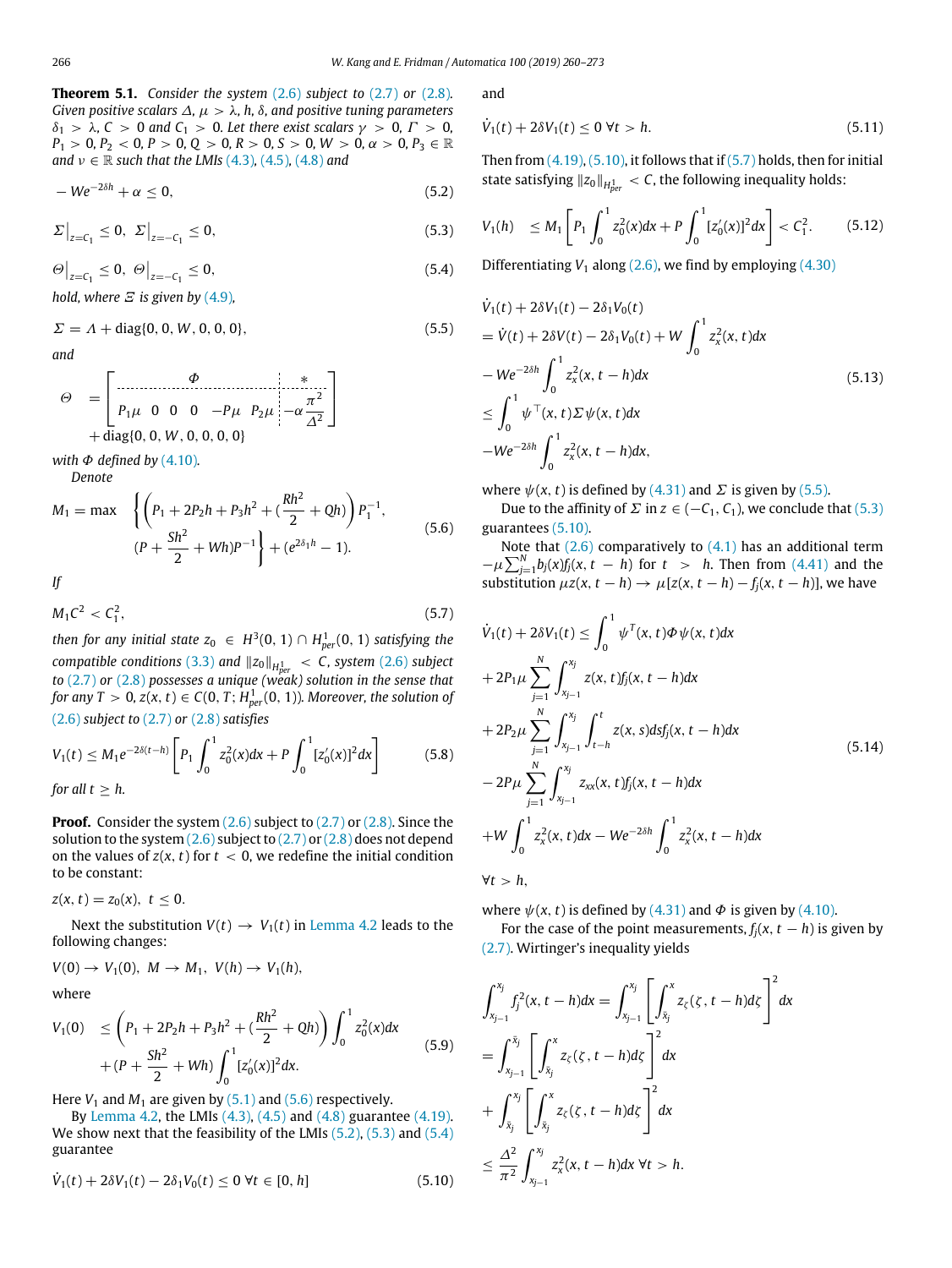For the case of the averaged measurements,  $f_j(x, t - h)$  is given by (2.8). Since  $\int_{x_{j-1}}^{x_j} f_j(x, t-h) dx = 0$ , and  $\frac{d}{dx} f_j(x, t-h) = z_x(x, t-h)$ , the Poincaré inequality (Lemma 5.2) leads to

$$
\int_{x_{j-1}}^{x_j} f_j^2(x, t-h) dx \leq \frac{\Delta^2}{\pi^2} \int_{x_{j-1}}^{x_j} z_x^2(x, t-h) dx \ \forall t > h.
$$

Hence, in both cases the following inequality

$$
\alpha \sum_{j=1}^{N} \int_{x_{j-1}}^{x_j} \left[ z_x^2(x, t-h) - \frac{\pi^2}{\Delta^2} f_j^2(x, t-h) \right] dx \ge 0 \tag{5.15}
$$

holds for some constant  $\alpha > 0$ .

Set  $\eta = \text{col}\{z(x, t), z(x, t - h), z_x(x, t), z_{xx}(x, t), \int_{t-h}^t z(x, s)ds,$  $\int_{t-h}^{t} z_x(x, s) ds$ ,  $f_j(x, t-h)$ }. We add (4.29) to (5.14) and find

$$
\dot{V}_1(t) + 2\delta V_1(t)
$$
\n
$$
\leq \dot{V}_1(t) + 2\delta V_1(t) + \alpha \sum_{j=1}^N \int_{x_{j-1}}^{x_j} \left[ z_x^2(x, t - h) - \frac{\pi^2}{\Delta^2} f_j^2(x, t - h) \right] dx
$$
\n
$$
\leq \sum_{j=1}^N \int_{x_{j-1}}^{x_j} \eta^\top \Theta \eta dx - (We^{-2\delta h} - \alpha) \int_0^1 z_x^2(x, t - h) dx.
$$

Since  $V(h) < C_1^2$ , we obtain that if  $-We^{-2\delta h} + \alpha \leq 0$  and  $\Theta \leq 0$ hold for all  $z \in (-C_1, C_1)$ , then (5.11) holds. The matrix  $\Theta$  is affine with respect to *z*. Therefore,  $\Theta \leq 0$  for all  $z \in (-C_1, C_1)$  if the LMIs  $(5.4)$  are satisfied. Hence, the LMIs  $(5.2)$ ,  $(5.4)$  yield  $(5.11)$ , which implies

$$
V_1(t) \le e^{-2\delta(t-h)} V_1(h) \qquad \forall t \ge h. \tag{5.16}
$$

Inequalities  $(5.16)$  and  $(5.12)$  imply  $(5.8)$  that completes the proof.  $\square$ 

**Remark 5.1.** Note that Σ and Θ are convex in *h* in the sense that if the conditions of Theorem 5.1 are satisfied for some  $\bar{h} > 0$ , then they are also satisfied with the same decision variables for all  $h \in [0, \bar{h}]$ . Hence, the feasibility of the LMIs in Theorem 5.1 guarantees the regional stability of  $(2.6)$  subject to  $(2.7)$  or  $(2.8)$ for all constant delays  $h \in [0, \bar{h}]$ . Hence, the delay in (2.1) may be uncertain, but upper-bounded by the known bound  $\bar{h}$  meaning that there is robustness of the stability with respect to small enough delays.

**Remark 5.2.** Consider (2.6) subject to (2.7) or (2.8) without delay (i.e. with *h* = 0). For the energy function  $E(t) = \frac{1}{2} \int_0^1 z^2(x, t) dx$ , by employing  $(5.15)$  with  $h = 0$  and applying S-procedure with  $\alpha > 0$ , the following inequalities hold for all  $t > 0$ 

$$
\dot{E}(t) + 2\delta E(t) \n\leq \dot{E}(t) + 2\delta E(t) + \alpha \sum_{j=1}^{N} \int_{x_{j-1}}^{x_j} \left[ z_x^2(x, t) - \frac{\pi^2}{\Delta^2} f_j^2(x, t) \right] dx \n\leq -(\beta - \alpha) \int_0^1 z_x^2 dx + \sum_{j=1}^{N} \int_{x_{j-1}}^{x_j} [z \quad f_j] \Upsilon \left[ \frac{z}{f_j} \right] dx \leq 0
$$

if  $\alpha < \beta$  and

$$
\Upsilon \triangleq \begin{bmatrix} -\mu + \lambda + \delta & \frac{\mu}{2} \\ * & -\alpha \frac{\pi^2}{\Delta^2} \end{bmatrix} \leq 0.
$$
 (5.17)



**Fig. 1.** Subdomain  $[\tilde{x}_{2j-1}, \tilde{x}_{2j}]$ , point  $\bar{x}_t^j$  and  $l_j$ .

Therefore, given positive scalars  $\Delta$  and  $\mu > \lambda$ , if there exist  $\alpha > 0$ and  $\delta > 0$  such that  $\alpha < \beta$  and the LMI (5.17) holds, then the closed-loop system is *globally exponentially stable* in the *L* 2 -sense:  $E(t) \leq e^{-2\delta t} E(0) \quad \forall t \geq 0.$ 

### *5.2. Controller distributed on subdomains*

In this subsection, we are concerned with the case that the actuation does not cover the whole domain [0, 1] and the averaged measurements are measured over the parts of the subdomains. As in Wang and Wu (2014), let

$$
0\leq \tilde{x}_1<\tilde{x}_2\leq \tilde{x}_3<\tilde{x}_4\leq \cdots \leq \tilde{x}_{2N-1}<\tilde{x}_{2N}\leq 1,
$$

 $[\tilde{x}_{2i-1}, \tilde{x}_{2i}] \subset [x_{i-1}, x_i], j = 1, 2, \ldots, N.$ 

Define the shape functions

$$
\begin{cases}\nb_j(x) = 1, \ x \in [\tilde{x}_{2j-1}, \tilde{x}_{2j}], \\
b_j(x) = 0, \ \text{otherwise,} \n\end{cases} \quad j = 1, \dots, N.
$$
\n(5.18)

Now we consider the system  $(2.1)$  under the averaged measurements

$$
y_j(t) = \frac{\int_{\tilde{x}_{2j-1}}^{\tilde{x}_{2j}} z(\xi, t) d\xi}{\tilde{\Delta}_j}, \ \tilde{\Delta}_j = \tilde{x}_{2j} - \tilde{x}_{2j-1} \le \tilde{\Delta}.
$$
 (5.19)

By applying the first mean value theorem, we obtain that there exists a point  $\bar{x}_t^j \in [\tilde{x}_{2j-1}, \tilde{x}_{2j}]$  such that

$$
y_j(t)\tilde{\Delta}_j = \int_{\tilde{x}_{2j-1}}^{\tilde{x}_{2j}} z(\xi, t) d\xi = z(\tilde{x}_t^j, t)\tilde{\Delta}_j.
$$
 (5.20)

See Fig. 1, where

$$
l_j = \max{\{\tilde{x}_{2j} - x_{j-1}, x_j - \tilde{x}_{2j-1}\}}.
$$
\n(5.21)

By selecting the controller  $(2.5)$ , we arrive at the closed-loop system

$$
\begin{cases}\nz_t(x, t) + z(x, t)z_x(x, t) - \beta z_{xx}(x, t) - \lambda z(x, t) + z_{xxx}(x, t) \\
= -\mu \sum_{j=1}^N b_j(x)(1 - \chi_{[0, h]}(t)) \Big[ z(\bar{x}_t^j, t) - f_j(t) \Big], \\
z(0, t) = z(1, t), \ z_x(0, t) = z_x(1, t), \\
z_{xx}(0, t) = z_{xx}(1, t), \\
\text{where}\n\end{cases} \tag{5.22}
$$

.

where

$$
f_j(t) \triangleq y_j(t) - y_j(t-h) = \frac{\int_{\tilde{x}_{2j-1}}^{\tilde{x}_{2j}} [z(\xi, t) - z(\xi, t-h)]d\xi}{\tilde{\Delta}_j}
$$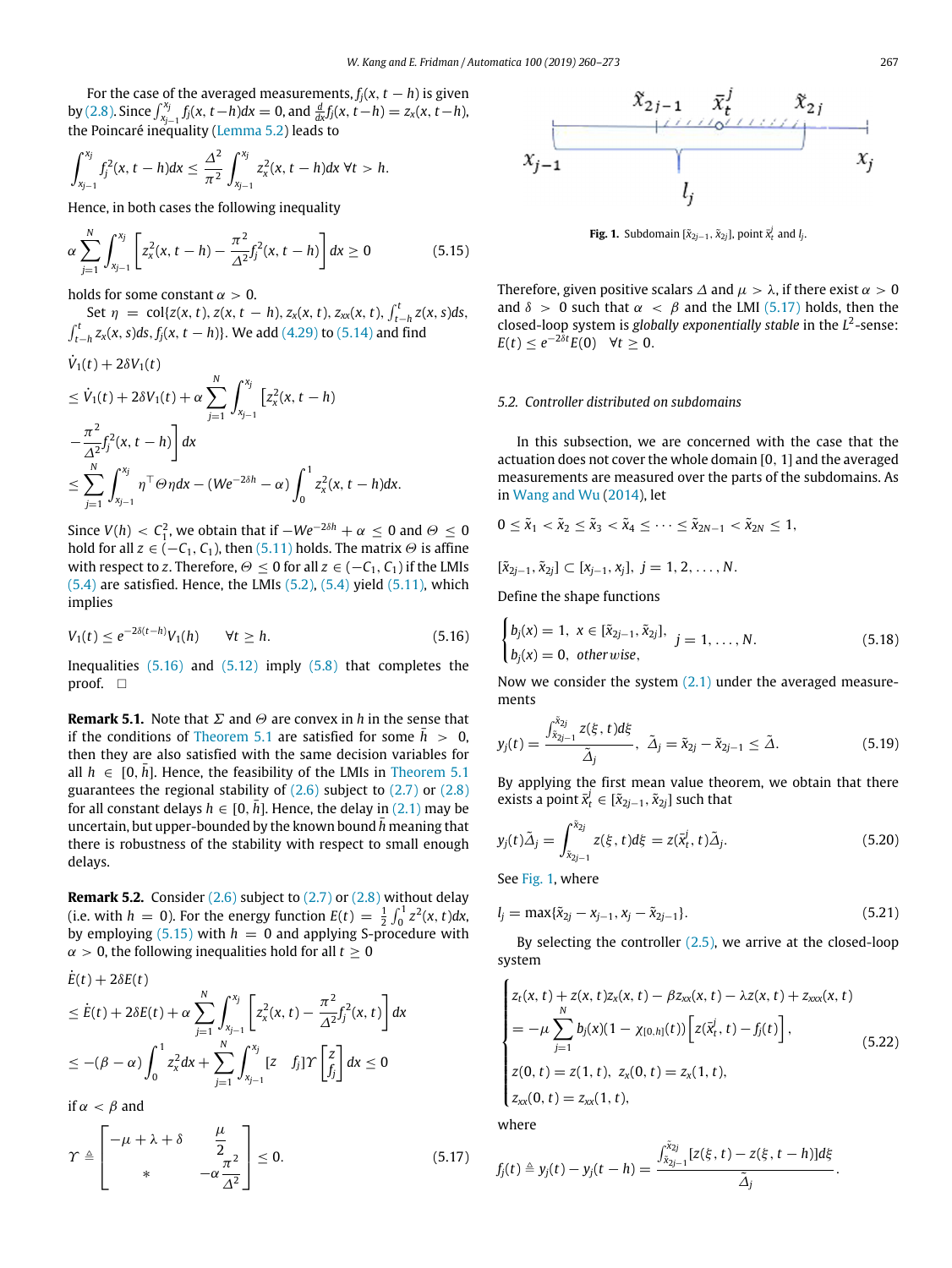For the shape function (5.18), we arrive at the following result:

**Theorem 5.2.** *Consider the closed-loop system* (5.22) *under the shape function* (5.18)*. Denote*

$$
l \triangleq \max_{j} l_{j}, \qquad \bar{\Delta} \triangleq \min_{j} \frac{\tilde{\Delta}_{j}}{\Delta_{j}}.
$$
 (5.23)

*Given positive scalars*  $\mu > \lambda$ , h,  $\delta$ , l,  $\bar{\Delta}$  *and positive tuning parameters* δ<sup>1</sup> > λ*, C* > 0 *and C*<sup>1</sup> > 0*. Let there exist scalars* γ > 0*,* Γ > 0*,*  $P_1 > 0, P_2 < 0, P > 0, Q > 0, R > 0, S > 0, \alpha_i > 0$  (*i* = 0, 1, 2, 3)*,*  $P_3 \in \mathbb{R}$  *and*  $\nu \in \mathbb{R}$  *such that the LMIs* (4.3)*,* (4.5)*,* (4.6)*,* (4.8*) and* 

$$
\tilde{\Theta}|_{z=C_1}\leq 0,\ \tilde{\Theta}|_{z=-C_1}\leq 0 \qquad \qquad (5.24)
$$

*hold, where*

|  | $\tilde{\theta}_{11}$ | $\tilde{\theta}_{12}$ $=$ $0$ |                       | $\mathcal{V}$         | $\tilde{\theta}_{15}$ | $\mathbf{0}$          | $\tilde{\theta}_{17}$ | 0                     | 0                | 0            |  |
|--|-----------------------|-------------------------------|-----------------------|-----------------------|-----------------------|-----------------------|-----------------------|-----------------------|------------------|--------------|--|
|  | $\ast$                | $\tilde{\theta}_{22}$         | $\bf{0}$              | $\pmb{0}$             | $-P_3$                | $\boldsymbol{0}$      | $\pmb{0}$             | $\bf{0}$              | $\bf{0}$         | $\mathbf{0}$ |  |
|  | $\ast$                | $\ast$                        | $\tilde{\theta}_{33}$ | $P\boldsymbol{z}$     | $-P_2z$               | $-P_2\beta$           | $\bf{0}$              | $\mathbf{0}$          | $\bf{0}$         | $\mathbf{0}$ |  |
|  | $\ast$                | $\ast$                        | $\ast$                | $\tilde{\theta}_{44}$ | $\overline{0}$        | P <sub>2</sub>        | $\pmb{0}$             | $\bf{0}$              | $\boldsymbol{0}$ | $\mathbf{0}$ |  |
|  | $\ast$                | $\ast$                        | $\ast$                | $\ast$                | $\tilde{\theta}_{55}$ | $\overline{0}$        | $\mathbf{0}$          | $\mathbf{0}$          | $\boldsymbol{0}$ | $\mathbf{0}$ |  |
|  | $\ast$                | $\ast$                        | $\ast$                | $\ast$                | $\ast$                | $\tilde{\theta}_{66}$ | $\bf{0}$              | $\bf{0}$              | $\pmb{0}$        | $\Omega$     |  |
|  | $\ast$                | $\ast$                        | $\ast$                | $\ast$                | $\ast$                | $\ast$                | $\tilde{\theta}_{77}$ | $\tilde{\theta}_{78}$ | $P\mu$           | $-P_2\mu$    |  |
|  | $\ast$                | $\ast$                        | $\ast$                | $\ast$                | $\ast$                | $\ast$                | $\ast$                | $\tilde{\theta}_{88}$ | $-P\mu$          | $P_2\mu$     |  |
|  | $\ast$                | $\ast$                        | $\ast$                | $\ast$                | $\ast$                | $\ast$                | $\ast$                | $\ast$                | $-\alpha_2$      | 0            |  |
|  | $\ast$                | $\ast$                        | $\ast$                | $\ast$                | $\ast$                | $\ast$                | $\ast$                | $\ast$                | $\ast$           | $-\alpha_1$  |  |

$$
\tilde{\theta}_{11} = 2P_2 + 2P_1\lambda + Rh + Q + 2\delta P_1 + \alpha_0 - \alpha_3 \frac{\pi^2}{4l^2},
$$

$$
\tilde{\theta}_{12} = -P_2 - \alpha_0,
$$
  
\n
$$
\tilde{\theta}_{15} = P_2 \lambda + P_3 + 2\delta P_2,
$$
  
\n
$$
\tilde{\theta}_{17} = \alpha_3 \frac{\pi^2}{4l^2},
$$
  
\n
$$
\tilde{\theta}_{22} = -Qe^{-2\delta h} + \alpha_0,
$$
  
\n
$$
\tilde{\theta}_{33} = -2P_1 \beta + 2P\lambda + 2\nu + Sh + 2\delta P + \alpha_3,
$$
  
\n
$$
\tilde{\theta}_{44} = -2P\beta + \alpha_2,
$$
  
\n
$$
\tilde{\theta}_{55} = -Re^{-2\delta h} \frac{1}{h} + 2\delta P_3 + \alpha_1,
$$
  
\n
$$
\tilde{\theta}_{66} = -Se^{-2\delta h} \frac{1}{h},
$$
  
\n
$$
\tilde{\theta}_{77} = -2P_1 \mu \tilde{\Delta} - \alpha_3 \frac{\pi^2}{4l^2},
$$
  
\n
$$
\tilde{\theta}_{78} = P_1 \mu \tilde{\Delta},
$$
  
\n
$$
\tilde{\theta}_{88} = -\alpha_0 \tilde{\Delta}.
$$

*If* (4.14) *with M given by* (4.13) *is satisfied, then for any initial state*  $z_0 \in H^3(0,1) \cap H^1_{per}(0,1)$  satisfying the compatible conditions  $(3.3)$ *and*  $||z_0||_{H^1_{per}}$  < *C*, the solution of the closed-loop system (5.22) *satisfies*  $(4.15)$  *for all t*  $\geq h$ *.* 

**Proof.** Consider  $V_0$  given by (4.18) and *V* given by (4.2). For  $t \leq h$ , by Theorem 5.1, if LMIs (4.3), (4.5), (4.6) and (4.8) are feasible, then

 $\dot{V}_0(t) - 2\delta_1 V_0(t)$  ≤ 0, *t* ∈ [0, *h*],  $V(t) + 2\delta V(t) - 2\delta_1 V_0(t) \leq 0, t \in [0, h].$  For  $t > h$ , differentiating *V* along (5.22) and integrating by parts, we have (4.27) and (4.28). Hence,

$$
\dot{V}_{aug}(t) = -2P_{1}\beta \int_{0}^{1} z_{x}^{2}(x, t)dx + 2P_{1}\lambda \int_{0}^{1} z^{2}(x, t)dx \n-2P_{1}\mu \sum_{j=1}^{N} z^{2}(\bar{x}_{t}^{j}, t)\tilde{\Delta}_{j} \n+2P_{1}\mu \sum_{j=1}^{N} f_{j}(t)z(\bar{x}_{t}^{j}, t)\tilde{\Delta}_{j} \n-2P_{2} \int_{0}^{1} z(x, t)z_{x}(x, t) \int_{t-h}^{t} z(x, s)dsdx \n-2P_{2}\beta \int_{0}^{1} z_{x}(x, t) \int_{t-h}^{t} z_{x}(x, s)dsdx \n+2P_{2} \int_{0}^{1} z_{xx}(x, t) \int_{t-h}^{t} z_{x}(x, s)dsdx
$$
\n(5.25)  
\n+2P\_{2}\lambda \int\_{0}^{1} z(x, t) \int\_{t-h}^{t} z(x, s)dsdx   
\n-2P\_{2}\mu \sum\_{j=1}^{N} [z(\bar{x}\_{t}^{j}, t) - f\_{j}(t)] \int\_{x\_{j-1}}^{x\_{j}} b\_{j}(x)   
\n\times \int\_{t-h}^{t} z(x, s)dsdx   
\n+2P\_{2} \int\_{0}^{1} z(x, t)[z(x, t) - z(x, t-h)]dx   
\n+2P\_{3} \int\_{0}^{1} \int\_{t-h}^{t} z(x, s)ds[z(x, t) - z(x, t-h)]dx

and

$$
\dot{V}_{P}(t) = -2P\beta \int_{0}^{1} z_{xx}^{2}(x, t)dx + 2P\lambda \int_{0}^{1} z_{x}^{2}(x, t)dx \n+2P \int_{0}^{1} z_{xx}(x, t)z_{x}(x, t)z(x, t)dx \n+2P\mu \sum_{j=1}^{N} z(\bar{x}_{t}^{j}, t) \int_{x_{j-1}}^{x_{j}} b_{j}(x)z_{xx}(x, t)dx \n-2P\mu \sum_{j=1}^{N} f_{j}(t) \int_{x_{j-1}}^{x_{j}} b_{j}(x)z_{xx}(x, t)dx.
$$
\n(5.26)

The Cauchy–Schwarz inequality leads to

$$
\int_{x_{j-1}}^{x_j} f_j^2(t) dx = \Delta_j f_j^2(t)
$$
  
\n
$$
\leq \frac{\Delta_j}{\tilde{\Delta}_j} \int_{\tilde{x}_{2j-1}}^{\tilde{x}_{2j}} [z(\xi, t) - z(\xi, t - h)]^2 d\xi
$$
  
\n
$$
\leq \frac{\Delta_j}{\tilde{\Delta}_j} \int_{x_{j-1}}^{x_j} [z(\xi, t) - z(\xi, t - h)]^2 d\xi,
$$

$$
\int_{x_{j-1}}^{x_j} \left( b_j(x) \int_{t-h}^t z(x, s) ds \right)^2 dx
$$
  
\n
$$
\leq \int_{x_{j-1}}^{x_j} \left( \int_{t-h}^t z(x, s) ds \right)^2 dx,
$$
  
\nand

and 
$$
\int_{\gamma x_i}
$$

$$
\int_{x_{j-1}}^{x_j} (b_j(x)z_{xx}(x,t))^2 dx \leq \int_{x_{j-1}}^{x_j} z_{xx}^2(x,t) dx.
$$

Hence, the following inequalities

$$
\alpha_0 \sum_{j=1}^N \int_{x_{j-1}}^{x_j} \left[ [z(x, t) - z(x, t-h)]^2 - \frac{\tilde{\Delta}_j}{\Delta_j} f_j^2(t) \right] dx \ge 0,
$$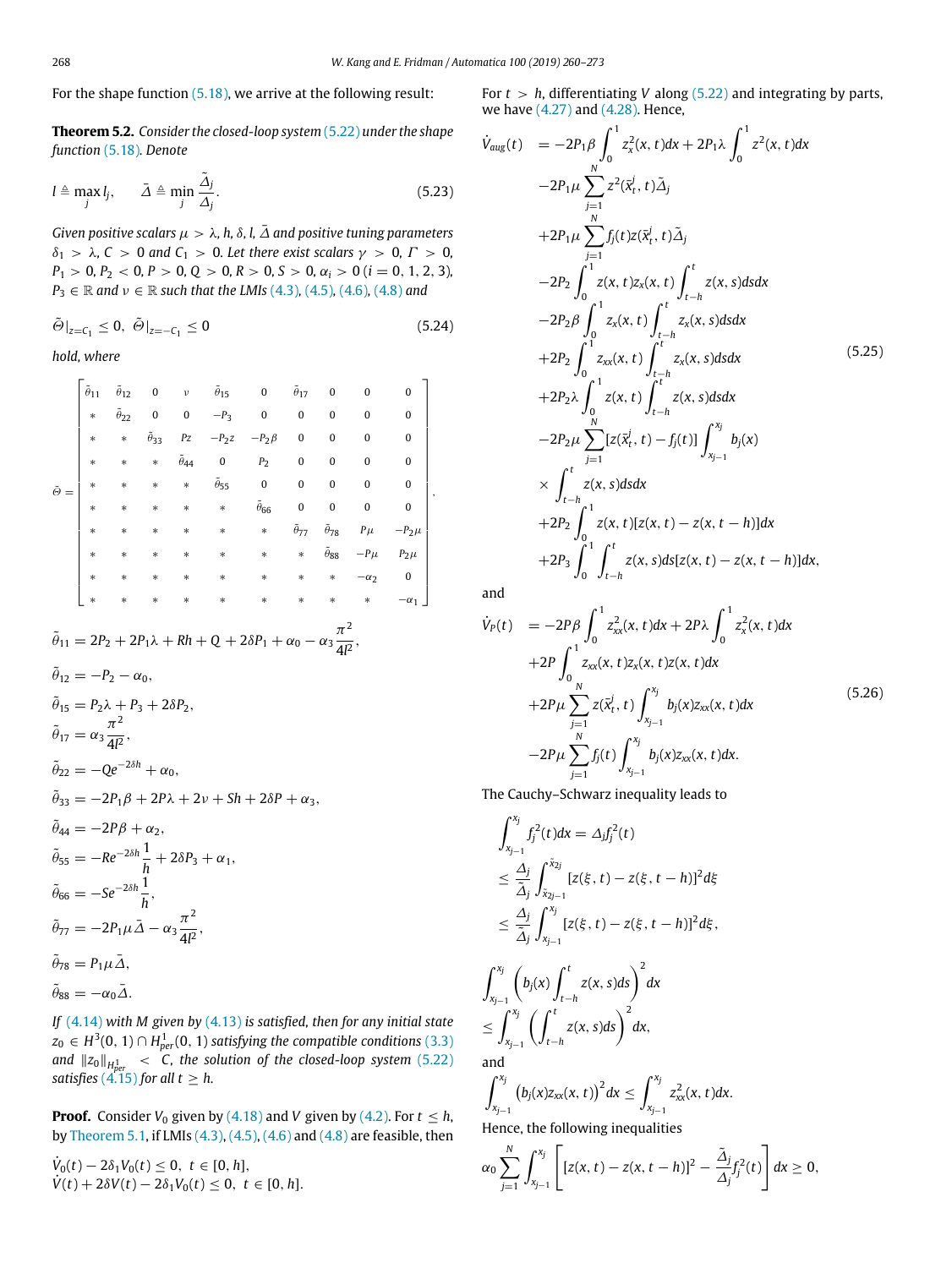$$
\alpha_1 \sum_{j=1}^N \int_{x_{j-1}}^{x_j} \left[ \left( \int_{t-h}^t z(x, s) ds \right)^2 - \left( b_j(x) \int_{t-h}^t z(x, s) ds \right)^2 \right] dx \ge 0,
$$
  

$$
\alpha_2 \sum_{j=1}^N \int_{x_{j-1}}^{x_j} \left[ z_{xx}^2(x, t) - \left( b_j(x) z_{xx}(x, t) \right)^2 \right] dx \ge 0
$$

hold for some  $\alpha_i > 0$  ( $i = 0, 1, 2$ ). Wirtinger's inequality leads to

$$
\int_{x_{j-1}}^{x_j} [z(x, t) - z(\bar{x}_t^j, t)]^2 dx
$$
\n
$$
= \int_{x_{j-1}}^{\bar{x}_t^j} [z(x, t) - z(\bar{x}_t^j, t)]^2 dx + \int_{\bar{x}_t^j}^{x_j} [z(x, t) - z(\bar{x}_t^j, t)]^2 dx
$$
\n
$$
\leq \frac{4(\bar{x}_t^j - x_{j-1})^2}{\pi^2} \int_{x_{j-1}}^{\bar{x}_t^j} z_x^2(x, t) dx + \frac{4(x_j - \bar{x}_t^j)^2}{\pi^2} \int_{\bar{x}_t^j}^{x_j} z_x^2(x, t) dx.
$$

Then from (5.21), we obtain

$$
\int_{x_{j-1}}^{x_j} [z(x, t) - z(\bar{x}_t^j, t)]^2 dx \le \frac{4l^2}{\pi^2} \int_{x_{j-1}}^{x_j} z_x^2(x, t) dx.
$$
 (5.27)

Hence,

*V*<sup>\*</sup> 2*δV*<sup>1</sup>

$$
\alpha_3 \sum_{j=1}^N \int_{x_{j-1}}^{x_j} \left[ z_x^2(x,t) - \frac{\pi^2}{4l^2} [z(x,t) - z(\bar{x}_t^j,t)]^2 \right] dx \ge 0
$$

holds for some  $\alpha_3 > 0$ .

Therefore, for *t* > *h*, using (4.27), (4.28), (4.29), (5.25), (5.26) and applying the S-Procedure we obtain

$$
\begin{split}\n&\leq \dot{V} + 2\delta V \\
&\leq \dot{V} + 2\delta V \\
&+ \alpha_0 \sum_{j=1}^N \int_{x_{j-1}}^{x_j} \left[ [z(x, t) - z(x, t - h)]^2 - \frac{\tilde{\Delta}_j}{\Delta_j} f_j^2(t) \right] dx \\
&+ \alpha_1 \sum_{j=1}^N \int_{x_{j-1}}^{x_j} \left[ \left( \int_{t-h}^t z(x, s) ds \right)^2 \right. \\
&\left. - \left( b_j(x) \int_{t-h}^t z(x, s) ds \right)^2 \right] dx \\
&+ \alpha_2 \sum_{j=1}^N \int_{x_{j-1}}^{x_j} \left[ z_{xx}^2(x, t) - \left( b_j(x) z_{xx}(x, t) \right)^2 \right] dx \\
&+ \alpha_3 \sum_{j=1}^N \int_{x_{j-1}}^{x_j} \left[ z_x^2(x, t) - \frac{\pi^2}{4l^2} [z(x, t) - z(\bar{x}_t^j, t)]^2 \right] dx \\
&\leq \sum_{j=1}^N \int_{x_{j-1}}^{x_j} \tilde{\eta}^T \tilde{\Theta} \tilde{\eta} dx,\n\end{split} \tag{5.28}
$$

where

$$
\tilde{\eta} = \text{col}\{z(x, t), z(x, t-h), z_x(x, t), z_{xx}(x, t), \\ \int_{t-h}^{t} z(x, s)ds, \int_{t-h}^{t} z_x(x, s)ds, z(\bar{x}_t^i, t), f_j(t), \\ b_j z_{xx}(x, t), b_j \int_{t-h}^{t} z(x, s)ds \}.
$$

Therefore, the LMIs (5.24) and the inequality (4.14) yield (4.15).  $\square$ 

**Remark 5.3.** Consider next the system  $(2.1)$  without delay (i.e.  $h =$ 0) under the shape functions (5.18), measurements (5.19) and the controller (2.5). In the non-delayed case, such a controller may globally exponentially stabilize the system in *L* <sup>2</sup> norm. Consider *E* given by Remark 5.2. Then from (5.25) we obtain

$$
\dot{E}(t) + 2\delta E(t)
$$
\n
$$
= -\beta \int_0^1 z_x^2(x, t) dx + (\lambda + \delta) \int_0^1 z^2(x, t) dx
$$
\n
$$
-\mu \sum_{j=1}^N z^2(\bar{x}_t^j, t) \tilde{\Delta}_j.
$$
\n(5.29)

By using (5.27), the following inequality holds for all  $t \geq 0$ 

$$
\dot{E}(t) + 2\delta E(t) \n\leq -\beta \frac{\pi^2}{4l^2} \sum_{j=1}^N \int_{x_{j-1}}^{x_j} [z(x, t) - z(\bar{x}_t^j, t)]^2 dx \n+ (\lambda + \delta) \int_0^1 z^2(x, t) dx - \mu \sum_{j=1}^N z^2(\bar{x}_t^j, t) \tilde{\Delta}_j \n\leq \sum_{j=1}^N \int_{x_{j-1}}^{x_j} [z(x) - z(\bar{x}_t^j)] \tilde{\Upsilon} \begin{bmatrix} z(x) \\ z(\bar{x}_t^j) \end{bmatrix} dx \leq 0.
$$
\n(5.30)

if

$$
\tilde{\Upsilon} \triangleq \begin{bmatrix} -\beta \frac{\pi^2}{4l^2} + \lambda + \delta & \beta \frac{\pi^2}{4l^2} \\ * & -\beta \frac{\pi^2}{4l^2} - \mu \tilde{\Delta} \end{bmatrix} \le 0.
$$
 (5.31)

Therefore, given positive scalars  $l \ll \sqrt{\frac{\beta \pi^2}{4\lambda}}$  and  $\bar{\Delta}$  (c.f. (5.23)), if there exists  $\delta > 0$  such that the LMI (5.31) hold, then the closedloop system is globally exponentially stable in the  $L^2$ -sense:  $E(t) \leq$  $e^{-2\delta t}E(0), \forall t \geq 0.$ 

#### **6. Simulation examples**

**Example 1.** Consider the system (2.1) under controller distributed on the whole domain with parameters  $\beta = 0.5$  and  $\lambda = 15$ . Fig. 2 demonstrates the time evolution of the  $L^2$ -norm  $||z(\cdot, t)||_{L^2}^2$ for the open-loop system initialized by  $z(x, 0) = 0.0025 \sin(2\pi x)$ ,  $0 \le x \le 1$ . It is seen that the open-loop system is unstable.

For the control law  $(2.5)$  with the point measurements or averaged measurement, by using Yalmip we verify LMI conditions of Theorem 5.1 with  $\mu$  = 20,  $\Delta$  = 0.1,  $\delta$  = 1,  $\delta_1$  = 20,  $C = 0.044$ ,  $C_1 = 0.05$ . We find that the closed-loop system (2.6) subject to  $(2.7)$  or  $(2.8)$  preserves the exponential stability with a decay rate  $\delta = 1$  for  $h \leq 0.0019$  for any initial values satisfying ∥*z*0∥*<sup>H</sup>* 1 *per* < 0.044. In order to obtain the estimate on the set of initial

conditions (inside the domain of attraction) as large as possible, we minimize  $P_1 + P$ . The feasible solutions of the LMIs are given as follows:  $P_1 = 387.3590$ ,  $P = 5.5792$ .

Next a finite difference method is applied to compute the state of the closed-loop system  $(2.6)$  subject to  $(2.7)$  to illustrate the effect of the proposed feedback control law  $(2.5)$  with the point measurements. We choose the same values of parameters and the initial condition  $z_0(x) = 0.0025 \sin(2\pi x)$ ,  $0 \le x \le 1$ . Hence,

$$
||z_0||^2_{H^{1}_{per}} = 387.3590 ||z_0||^2 + 5.5792 ||z'_0||^2 < 0.044^2.
$$

The steps of space and time are taken as 0.05 and  $10^{-7}$ , respectively. Simulation of solutions under the controller

$$
u_j(t) = \begin{cases} -20z(\bar{x}_j, t), & t > 0, \\ 0, & t \le 0 \end{cases}
$$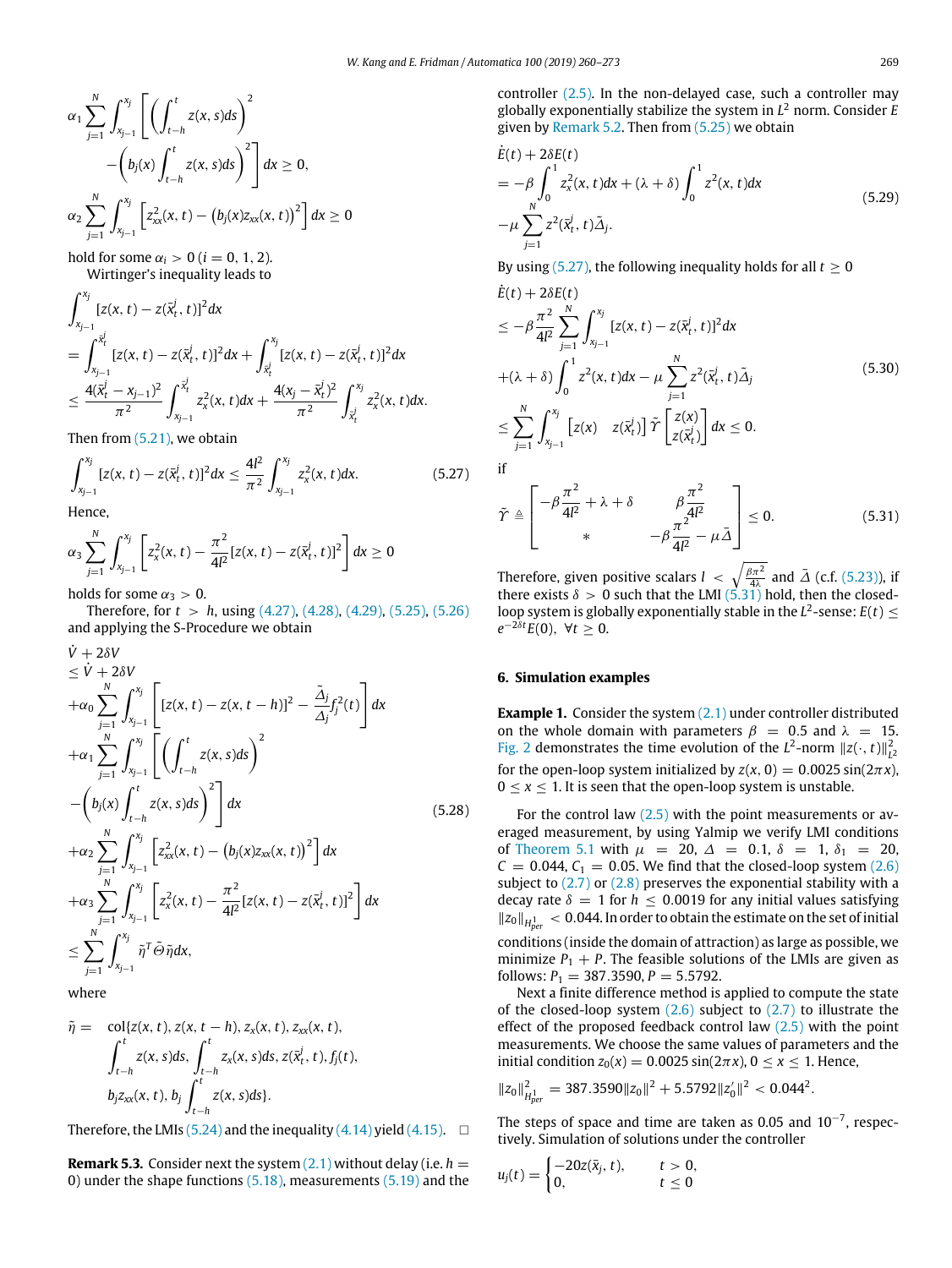

**Fig. 2.** Open-loop system (without control input) with  $\lambda = 15$ .



**Fig. 3.** State  $z(x, t)$  with  $h = 0.0019$  and  $x_i - x_{i-1} = 0.1$  under the point measurements.

with  $x_j - x_{j-1} = \Delta_j = \Delta = 0.1$ ,  $\bar{x}_j = \frac{x_{j-1} + x_j}{2}$ ,  $j = 1, ..., 10$ , where the spatial domain is divided into ten sub-domains, shows that the closed-loop system is exponentially stable (see Fig. 3). Enlarging the value of *h* until 0.01, we find that the solution starting from the same initial condition is unbounded (see Fig. 4). The simulations of the solutions confirm the theoretical results. For the case of the averaged measurements, the simulation results are similar.

**Example 2.** Consider now the system (2.1) under the controller distributed on one subdomain. Here we choose parameters  $β = 0.5$  and  $λ = 0.2$ . Fig. 5 shows that the corresponding open-loop system is unstable with the initial function  $z_0(x)$  =  $0.0025 \sin(2\pi x), 0 \le x \le 1.$ 

For the control law  $(2.5)$  with the shape function  $(5.18)$  and the averaged measurement (5.19), by using Yalmip we verify LMI conditions of Theorem 5.2 with  $\mu$  = 2, *l* = 0.8,  $\bar{\Delta}$  = 0.4,  $\delta$  = 0.14,  $\delta_1$  = 20, *C* = 0.044, *C*<sub>1</sub> = 0.05. We find that the closed-loop system (5.22) preserves the exponential stability with a decay rate  $\delta = 0.14$  for  $h \le 0.00638$  for any initial values satisfying ∥*z*0∥*<sup>H</sup>* 1 < 0.044. We proceed further with the numerical simulations of the solutions of the closed-loop system (5.22) under the controller with  $\mu = 2$ ,  $\tilde{x}_1 = 0.2$ ,  $\tilde{x}_2 = 0.6$ . Let



**Fig. 4.** State *z*(*x*, *t*) with  $h = 0.01$  and  $x_j - x_{j-1} = 0.1$  under the point measurements.



**Fig. 5.** Open-loop system (without control input) with  $\lambda = 0.2$ .

*x*<sup>0</sup> = 0, *x*<sup>1</sup> = 1. Hence, [ $\tilde{x}_1$ ,  $\tilde{x}_2$ ] ⊂ [*x*<sub>0</sub>, *x*<sub>1</sub>], *l* = 0.8,  $\bar{\Delta}$  = 0.4. In this case, the control law is given by

$$
u_1(t) = -2 \int_{0.2}^{0.6} z(x, t) dx / 0.4 = -5 \int_{0.2}^{0.6} z(x, t) dx, \ t \ge 0. \tag{6.1}
$$

The simulations show that the state of KdVB equation converges to zero (see Fig. 6). Simulations of the solutions confirm the theoretical results that follow from LMIs.

Next we consider the control law distributed on the whole domain:

$$
u_1(t) = -2 \int_0^1 z(x, t) dx, \ t \ge 0.
$$
 (6.2)

Using Theorem 5.1 with  $\mu = 2$ ,  $\Delta = 1$ ,  $\delta_1 = 20$ ,  $C = 0.044$ ,  $C_1 =$ 0.05, we find that the LMI conditions with the same  $h = 0.00638$ leads to a larger decay rate  $\delta = 0.8$ .

#### **7. Concluding remarks**

In this paper, distributed control of the KdVB equation in the presence of uncertain and bounded constant delay was studied under the spatially distributed (either point or averaged) measurements. By constructing a novel augmented Lyapunov function, sufficient conditions were derived such that the regional stability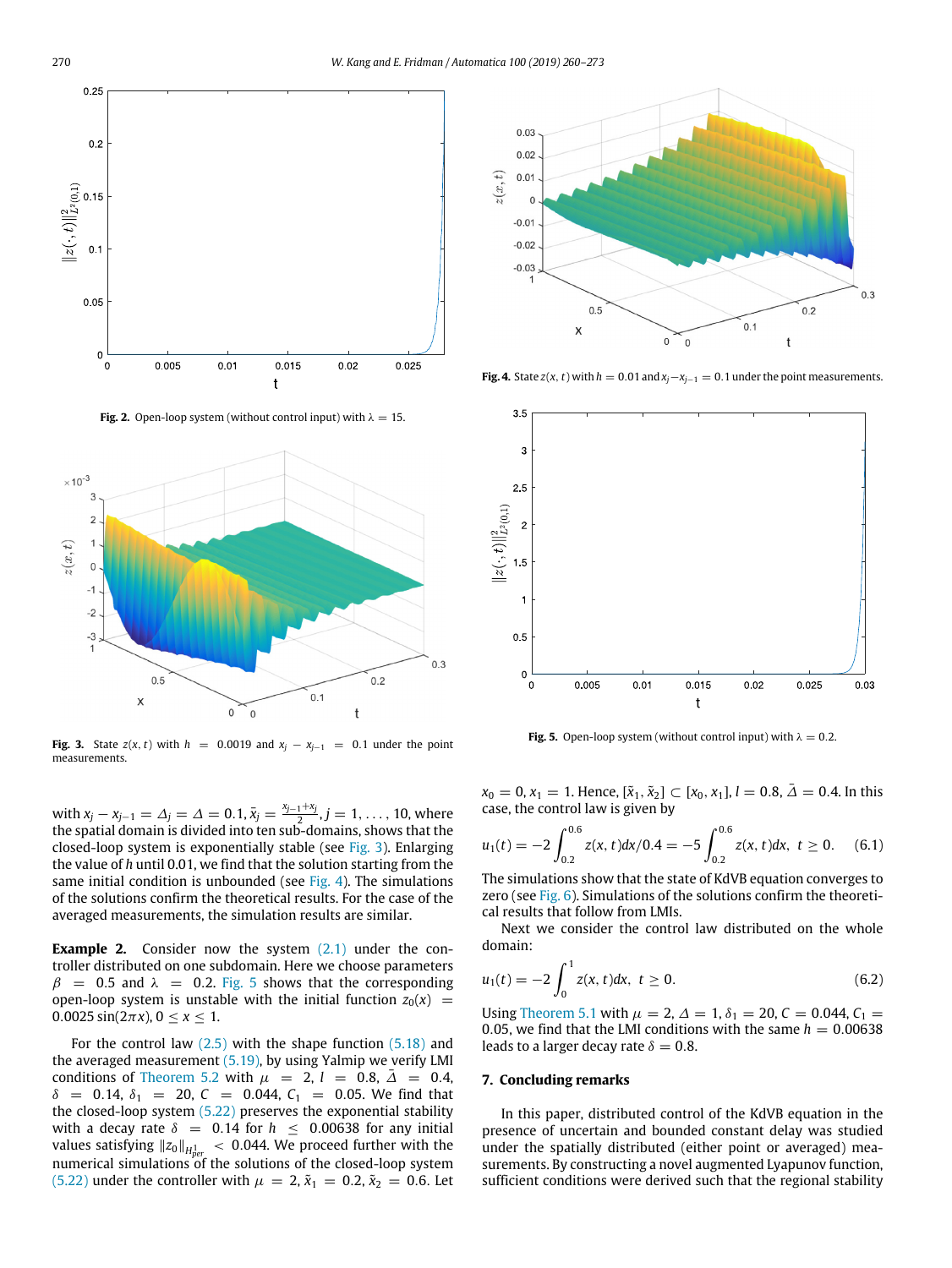

**Fig. 6.** State  $z(x, t)$  with  $[\tilde{x}_1, \tilde{x}_2] = [0.2, 0.6]$  under the averaged measurements.

of the closed-loop system is guaranteed. Numerical example illustrated the efficiency of the proposed design method.

One of the directions for the future research is extension of the obtained results to the observer-based boundary control of nonlinear PDEs.

## **Appendix. Proof of Proposition 3.1**

The proof is based on the Galerkin approximation method. By arguments of Theorem 2.2 of Larkin (2004) we establish the wellposedness of weak solution of (2.6) subject to (2.7) or (2.8).

Define  $H_{per}^3(0, 1) = {g \in H^3(0, 1) \cap H_{per}^1(0, 1) : g'(0) =$  $g'(1)$ ,  $g''(0) = g''(1)$ } equipped with the norm of  $H^3(0, 1)$ . Given  $T > 0$ . Suppose that  $\{\phi_n\}_1^{\infty}$  is an orthonormal basis for  $H_{per}^3(0, 1)$ . For any  $N\in\mathbb{Z}^+$ , define a finite-dimensional subspace of  $H_{per}^1(0,\,1)$ by  $V_N = \text{span}\{\phi_1, \phi_2, \dots, \phi_N\}$ . A Galerkin approximation solution to (2.6) is constructed as follows:

$$
z^{N}(x,t) = \sum_{n=1}^{N} g_{n}^{N}(t)\phi_{n}(x),
$$
\n(A.1)

which satisfies

$$
\begin{cases}\n\langle z_{1}^{N}(\cdot,t),\phi\rangle+\langle z^{N}(\cdot,t)z_{x}^{N}(\cdot,t),\phi\rangle+\beta\langle z_{x}^{N}(\cdot,t),\phi_{x}\rangle \\
-\lambda\langle z^{N}(\cdot,t),\phi\rangle-\langle z_{xx}^{N}(\cdot,t),\phi_{x}\rangle+\langle z_{xxx}^{N},\phi\rangle \\
=-\mu\sum_{j=1}^{N}\int_{\Omega_{j}}(1-\chi_{[0,h]}(t)) \\
\times[z^{N}(x,t-h)-f_{j}^{N}(x,t-h)] \\
\times\phi(x)dx & \forall\phi\in V_{N}, \\
g_{n}^{N}(0)=\langle z_{0},\phi_{n}\rangle,\ n=1,\ldots,N.\n\end{cases} (A.2)
$$

Set  $X(t) = (g_1^N(t), \ldots, g_n^N(t))^T$ . From system (A.2), it follows that *X*(*t*) satisfies a nonlinear ODE system:

 $\dot{X}(t) = AX(t) + F(X(t)),$ 

where

$$
A = -\beta \left( \{ \langle \phi'_i, \phi'_j \rangle \}_{i,j=1}^N \right)^T + \lambda I_N + \left( \{ \langle \phi''_i, \phi'_j \rangle \}_{i,j=1}^N \right)^T,
$$
  
\n
$$
F(X(t)) = (\langle X^T (\{ \phi_i \phi'_j \}_{i,j=1}^N) X, \phi_k \rangle_{k=1}^N)^T
$$
  
\n
$$
-\mu \sum_{j=1}^N \int_{\Omega_j} (1 - \chi_{[0,h]}(t)) [X(t-h) - (\langle f_j^N(t-h), \phi_k \rangle_{k=1}^N)^T].
$$

Here  $\{\langle \phi'_i, \phi'_j \rangle\}_{i,j=1}^N$  and  $\{\langle \phi''_i, \phi'_j \rangle\}_{i,j=1}^N$  are the matrices with the corresponding entrices. Note that the nonlinearity  $F(X)$  is locally Lipschitz continuous in *X*. Hence, the existence of functions  $g_1^N(t), \ldots, g_N^N(t)$  on some interval  $[0, t_N)$  is ensured by the local Lipschitz condition. To extend these functions to any  $t_N = T < \infty$ and to pass to the limit as  $N \to \infty$ , we need a-priori estimates. The proof is split into several lemmas.

**Lemma A.1.** *For any t*  $\in$  [0, *h*]*, the following inequality holds:* 

$$
\max_{t \in [0,h]} \sup_N \left[ \|z^N(\cdot,t)\|_{L^2}^2 + \int_0^t \|z^N(x,s)\|_{L^2}^2 ds \right] < \infty.
$$
 (A.3)

**Proof.** For  $t \in [0, h]$ , substituting  $\phi = z^N(x, t)$  into (A.2), we have

$$
\frac{1}{2}\frac{d}{dt}\|z^N(\cdot,t)\|_{L^2}^2 + \beta\|z_x^N(\cdot,t)\|_{L^2}^2 = \lambda\|z^N(\cdot,t)\|_{L^2}^2.
$$
 (A.4)

Note that  $\langle z^N z_x^N, z^N \rangle$  and  $\langle z_{xx}^N, z_x^N \rangle$  vanish after integration by parts. Then, by Gronwall inequality

$$
||z^N(\cdot,t)||_{L^2}^2 + \int_0^t ||z_x^N(\cdot,s)||_{L^2}^2 ds \le K ||z_0||_{L^2}^2 \ \forall t \in [0,h], \tag{A.5}
$$

where *K* is a constant independent on  $N$ .  $\square$ 

**Lemma A.2.** *For any t*  $\in$  [0, *h*] *and*  $z_0 \in H^3_{per}(0, 1)$ *, the following inequality holds:*

$$
\sup_{N} \|z_{t}^{N}(\cdot,0)\|_{L^{2}} < \infty.
$$
\n(A.6)

**Proof.** Set  $t = 0$  in  $(A,2)$ . Then

$$
\langle z_t^N(\cdot,0),\phi\rangle + \langle z^N(\cdot,0)z_x^N(\cdot,0),\phi\rangle - \beta \langle z_{xx}^N(\cdot,0),\phi\rangle -\lambda \langle z^N(\cdot,0),\phi\rangle + \langle z_{xxx}^N(\cdot,0),\phi\rangle = 0.
$$
 (A.7)

Substituting  $\phi = z_t^N(x, 0)$  into (A.7) we obtain

$$
||z_t^N(\cdot,0)||_{L^2}^2 = -\langle z^N(\cdot,0)z_x^N(\cdot,0) - \beta z_{xx}^N(\cdot,0) - \lambda z^N(\cdot,0) - z_{xx}^N(\cdot,0) - z_{xxx}^N(\cdot,0) \rangle.
$$
 (A.8)

From (A.8) the Minkowski and Cauchy–Schwarz inequalities lead to

$$
||z_i^N(\cdot, 0)||_{L^2} \le ||z^N(\cdot, 0)z_x^N(\cdot, 0)||_{L^2} + \beta ||z_{xx}^N(\cdot, 0)||_{L^2} + \lambda ||z^N(\cdot, 0)||_{L^2} + ||z_{xxx}^N(\cdot, 0)||_{L^2} \le K_1 ||z^N(\cdot, 0)||_{H^3} + ||z^N(\cdot, 0)||_{L^\infty} ||z_x^N(\cdot, 0)||_{L^2}
$$
\n(A.9)

for some constant  $K_1 > 0$ . By using Lemma 4.1, we obtain

 $||z^N(\cdot,0)||_{L^{\infty}}^2 \leq (1+\Gamma) ||z^N(\cdot,0)||_{L^2}^2 + \frac{1}{\Gamma}$  $\frac{1}{\Gamma} ||z_x^N(\cdot, 0)||_{L^2}^2$  $\forall \Gamma > 0.$ (A.10)

Thus,  $(A,6)$  follows from  $(A,9)$  and  $(A,10)$ .  $\Box$ 

**Lemma A.3.** *For any t*  $\in$  [0, *h*]*, the following inequality holds:* 

$$
\max_{t \in [0,h]} \sup_N \left[ \|z_x^N(\cdot,t)\|_{L^2}^2 + \int_0^t \|z_{xx}^N(\cdot,s)\|_{L^2}^2 ds \right] < \infty.
$$
 (A.11)

**Proof.** For  $t \in [0, h]$ , substituting  $\phi = z_{xx}^N(x, t)$  into (A.2) and integrating by parts, we have

$$
\frac{1}{2}\frac{d}{dt}||z_x^N(\cdot,t)||_{L^2}^2 = \langle z^N(\cdot,t)z_x^N(\cdot,t), z_{xx}^N(\cdot,t)\rangle \n- \beta ||z_{xx}^N(\cdot,t)||_{L^2}^2 + \lambda ||z_x^N(\cdot,t)||_{L^2}^2.
$$
\n(A.12)

Note that

$$
\langle z^N(\cdot,t)z^N_x(\cdot,t),z^N_{xx}(\cdot,t)\rangle
$$
  

$$
\leq ||z^N(\cdot,t)||_{L^2}||z^N_x(\cdot,t)||_{L^\infty}||z^N_{xx}(\cdot,t)||_{L^2}.
$$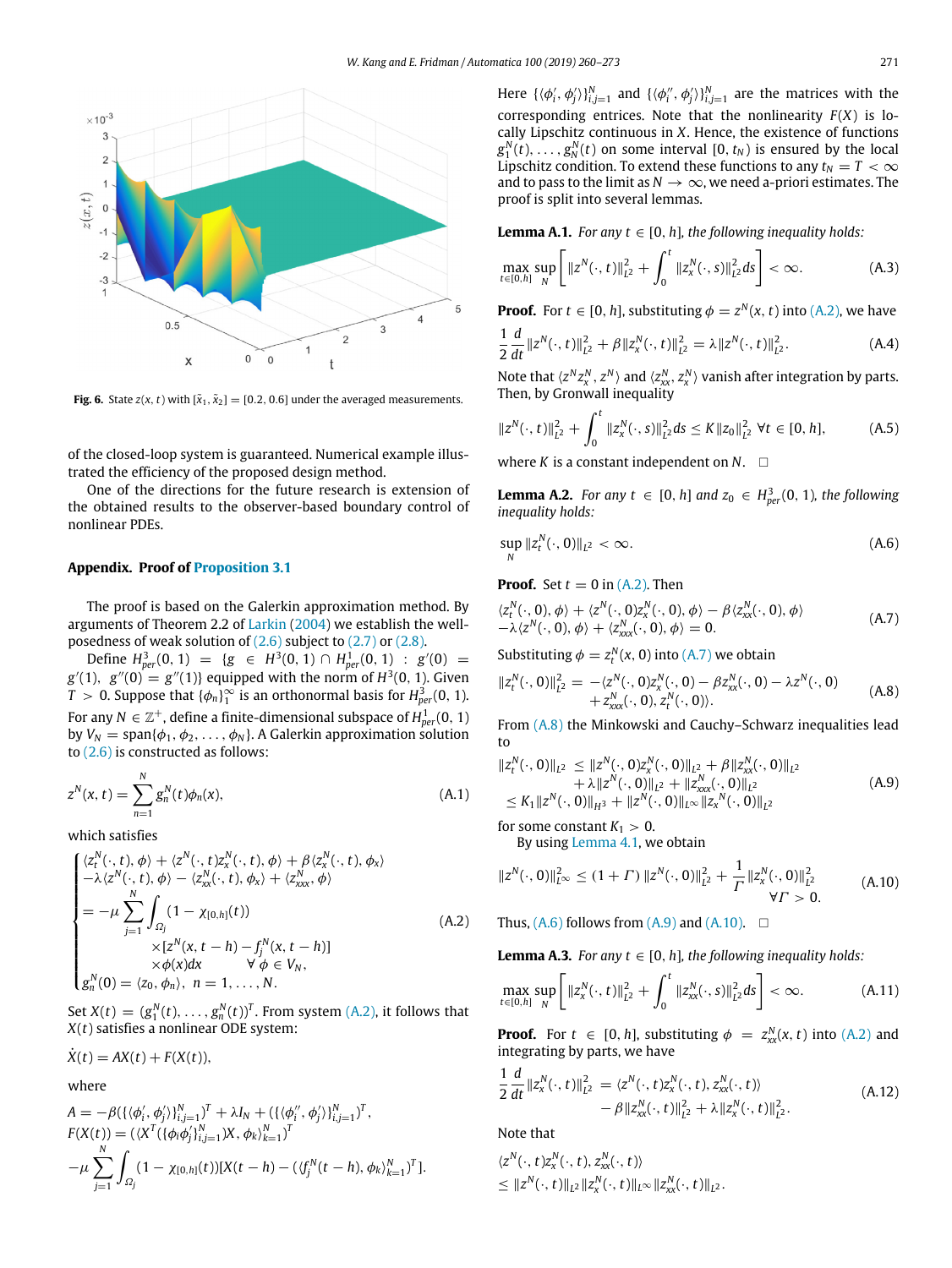$$
\langle z^N(\cdot,t)z^N_x(\cdot,t),z^N_{xx}(\cdot,t)\rangle\leq K_2\|z^N_x(\cdot,t)\|_{L^\infty}\|z^N_{xx}(\cdot,t)\|_{L^2}
$$

holds for some constant  $K_2 > 0$ . From Lemma 4.1, it follows that

$$
||z_x^N(\cdot,t)||_{L^{\infty}}^2 \leq (1+\Gamma) ||z_x^N(\cdot,t)||_{L^2}^2 + \frac{1}{\Gamma} ||z_{xx}^N(\cdot,t)||_{L^2}^2.
$$

The latter inequality, together with Young inequality, yields

$$
||z_{x}^{N}(\cdot,t)||_{L^{\infty}}||z_{xx}^{N}(\cdot,t)||_{L^{2}}\n\leq \left(\sqrt{1+1}\|z_{x}^{N}(\cdot,t)||_{L^{2}}+\frac{1}{\sqrt{\Gamma}}\|z_{xx}^{N}(\cdot,t)||_{L^{2}}\right)||z_{xx}^{N}(\cdot,t)||_{L^{2}}\n\leq \frac{1+\Gamma}{\epsilon}||z_{x}^{N}(\cdot,t)||_{L^{2}}^{2}+(\epsilon+\frac{1}{\sqrt{\Gamma}})||z_{xx}^{N}(\cdot,t)||_{L^{2}}^{2} \forall \epsilon > 0.
$$

Choose  $\epsilon > 0$  and  $\Gamma > 0$  such that  $K_2(\epsilon + \frac{1}{\sqrt{\Gamma}}) < \beta$ . Then, using the estimate  $(A.12)$ , and exploiting the Gronwall lemma, we obtain

$$
||z_x^N(\cdot,t)||_{L^2}^2+\int_0^t ||z_{xx}^N(\cdot,s)||_{L^2}^2 ds \leq K_3 ||z_x^N(\cdot,0)||_{L^2}^2,
$$

where  $K_3$  is a constant independent on  $N$ .  $\square$ 

**Lemma A.4.** *For any t*  $\in$  [0, *h*]*, the following inequality holds:* 

$$
\max_{t\in[0,h]} \sup_N \left[ \|z_t^N(\cdot,t)\|_{L^2}^2 + \int_0^t \|z_{xt}^N(\cdot,s)\|_{L^2}^2 ds \right] < \infty.
$$
 (A.13)

**Proof.** For  $t \in [0, h]$ , differentiating the first equation of  $(A, 2)$  with respect to *t*, we have

$$
\langle z_{tt}^N(\cdot,t),\phi\rangle + \langle z_t^N(\cdot,t)z_x^N(\cdot,t),\phi\rangle + \langle z^N(\cdot,t)z_{xt}^N(\cdot,t),\phi\rangle + \beta \langle z_{xt}^N(\cdot,t),\phi_x\rangle - \lambda \langle z_t^N(\cdot,t),\phi\rangle - \langle z_{xxt}^N(\cdot,t),\phi_x\rangle = 0.
$$
 (A.14)

Substituting  $\phi = z_t^N(x, t)$  into (A.14) we obtain

$$
\frac{1}{2}\frac{d}{dt}\|z_t^N(\cdot,t)\|_{L^2}^2 = \langle z^N(\cdot,t)z_{xt}^N(\cdot,t), z_t^N(\cdot,t)\rangle \n- \beta \|z_{xt}^N(\cdot,t)\|_{L^2}^2 + \lambda \|z_t^N(\cdot,t)\|_{L^2}^2.
$$
\n(A.15)

Using Lemma 4.1, we obtain

$$
||z^N(\cdot,t)||_{L^{\infty}} \leq \sqrt{1+|\Gamma|}||z^N(\cdot,t)||_{L^2} + \frac{1}{\sqrt{\Gamma}}||z^N(x,t)||_{L^2}
$$
  

$$
\forall \Gamma > 0.
$$

Hence,

$$
\langle z^N(\cdot, t)z_{xt}^N(\cdot, t), z_t^N(\cdot, t) \rangle
$$
  
\n
$$
\leq ||z^N(\cdot, t)||_{L^{\infty}}||z_{xt}^N(\cdot, t)||_{L^2}||z_t^N(\cdot, t)||_{L^2}
$$
  
\n
$$
\leq \left(\sqrt{1+|\zeta|^N(\cdot, t)||_{L^2}} + \frac{1}{\sqrt{\Gamma}}||z_t^N(\cdot, t)||_{L^2}\right) ||z_{xt}^N(\cdot, t)||_{L^2}
$$
\n(A.16)

 $\times$  || $z_t^N(\cdot, t)$ ||<sub>L</sub>2.

From Lemmas A.1 and A.3, together with the latter inequality and Young's inequality we obtain

$$
\langle z^N(\cdot, t) z^N_{xt}(\cdot, t), z^N_{t}(\cdot, t) \rangle
$$
  
\n
$$
\leq K_3 \| z^N_{xt}(\cdot, t) \|_{L^2} \| z^N_{t}(\cdot, t) \|_{L^2}
$$
  
\n
$$
\leq K_3 [\epsilon_1 \| z^N_{xt}(\cdot, t) \|_{L^2}^2 + \frac{1}{\epsilon_1} \| z^N_{t}(\cdot, t) \|_{L^2}^2 ] \ \forall \epsilon_1 > 0
$$
\n(A.17)

for some constant  $K_3 > 0$ .

Choose  $\epsilon_1 > 0$  such that  $K_3 \epsilon_1 < \beta$ . Then from  $(A.15)$ ,  $(A.16)$  and (A.17), we get

$$
\frac{1}{2}\frac{d}{dt}\|z_t^N(\cdot,t)\|_{L^2}^2 \leq -(\beta - K_3\epsilon)\|z_{xt}^N(\cdot,t)\|_{L^2} + (\lambda + \frac{K_3}{\epsilon})\|z_t^N(\cdot,t)\|_{L^2}^2
$$

Application of the Gronwall inequality and Lemma A.2 yield  $(A.13)$ . □

**Proof of Proposition 3.1** (*Continuation*). Given  $T \in [0, h]$ . From Lemmas A.1–A.4 and Corollary 4.19 of Robinson (2001), by arguments of Larkin (2004) (see p.178) we can extract a subsequence *Nk*, which is still denoted by *N*, such that

$$
\begin{cases}\nz^N \rightharpoonup z \text{ in } L^{\infty}(0, T; H_{per}^1(0, 1)) \text{ weak star,}^1 \\
z_t^N \rightharpoonup z_t \text{ in } L^{\infty}(0, T; L^2(0, 1)) \text{ weak star,} \\
z_t^N \rightharpoonup z_t \text{ in } L^2(0, T; H_{per}^1(0, 1)) \text{ weak.}^2\n\end{cases} \tag{A.18}
$$

Since for any  $\psi \in C_c^{\infty}(0, T)$  and  $\phi \in H^1_{per}(0, 1)$ ,

$$
\int_0^T \langle z_t^N(\cdot, t), \phi \rangle \psi(t) dt + \int_0^T \langle z^N(\cdot, t) z_x^N(\cdot, t), \phi \rangle \psi(t) dt
$$
  
+  $\beta \int_0^T \langle z_x^N(\cdot, t), \phi_x \rangle \psi(t) dt - \lambda \int_0^T \langle z^N(\cdot, t), \phi \rangle \psi(t) dt$  (A.19)  
-  $\int_0^T \langle z_{xx}^N(\cdot, t), \phi_x \rangle \psi(t) dt = 0,$ 

by (A, 18), passing to the limit as  $N \to \infty$  in (A, 19), we obtain

$$
\langle z_t, \phi \rangle + \langle z z_x, \phi \rangle + \beta \langle z_x, \phi_x \rangle - \lambda \langle z, \phi \rangle - \langle z_{xx}, \phi_x \rangle = 0, t \in [0, T] a.e.
$$

Therefore, there exists a weak solution to the system  $(2.6)$  subject to (2.7) or (2.8) for all  $t \in [0, h]$ . □

We apply the same arguments step-by-step for [*h*, 2*h*], [2*h*, 3*h*],  $\ldots$  Let  $T > 0$ . Following this procedure, we obtain that there exists a weak solution of system  $(2.6)$  subject to  $(2.7)$  or  $(2.8)$  for all  $t \in [0, T]$ .

#### **References**

- Azouani, A., & Titi, E. S. [\(2014\).](http://refhub.elsevier.com/S0005-1098(18)30557-0/sb1) [Feedback control of nonlinear dissipative systems](http://refhub.elsevier.com/S0005-1098(18)30557-0/sb1) [by finite determining parameters - A reaction–diffusion Paradigm.](http://refhub.elsevier.com/S0005-1098(18)30557-0/sb1) *[Evolution](http://refhub.elsevier.com/S0005-1098(18)30557-0/sb1) [Equations and Control Theory](http://refhub.elsevier.com/S0005-1098(18)30557-0/sb1)*, *[3](http://refhub.elsevier.com/S0005-1098(18)30557-0/sb1)*, [579–594.](http://refhub.elsevier.com/S0005-1098(18)30557-0/sb1)
- Balogh, A., & Krstic, M. [\(2000\).](http://refhub.elsevier.com/S0005-1098(18)30557-0/sb2) [Boundary control of the Korteweg–de Vries-Burgers](http://refhub.elsevier.com/S0005-1098(18)30557-0/sb2) [equation: further results on stabilization and well-posedness, with numerical](http://refhub.elsevier.com/S0005-1098(18)30557-0/sb2) [demonstration.](http://refhub.elsevier.com/S0005-1098(18)30557-0/sb2) *[IEEE Transactions on Automatic Control](http://refhub.elsevier.com/S0005-1098(18)30557-0/sb2)*, *[45](http://refhub.elsevier.com/S0005-1098(18)30557-0/sb2)*, [1739–1745.](http://refhub.elsevier.com/S0005-1098(18)30557-0/sb2)
- Brezis, H. [\(2011\).](http://refhub.elsevier.com/S0005-1098(18)30557-0/sb3) *[Functional analysis, sobolev spaces and partial differential equations](http://refhub.elsevier.com/S0005-1098(18)30557-0/sb3)*. [New York:](http://refhub.elsevier.com/S0005-1098(18)30557-0/sb3) [Springer-Verlag.](http://refhub.elsevier.com/S0005-1098(18)30557-0/sb3)
- Cerpa, E., & Coron, J.-M.[\(2013\).](http://refhub.elsevier.com/S0005-1098(18)30557-0/sb4) [Rapid stabilization for a Korteweg–de Vries equation](http://refhub.elsevier.com/S0005-1098(18)30557-0/sb4) [from the left Dirichlet boundary condition.](http://refhub.elsevier.com/S0005-1098(18)30557-0/sb4) *[IEEE Transactions on Automatic](http://refhub.elsevier.com/S0005-1098(18)30557-0/sb4) [Control](http://refhub.elsevier.com/S0005-1098(18)30557-0/sb4)*, *[58](http://refhub.elsevier.com/S0005-1098(18)30557-0/sb4)*, [1688–1695.](http://refhub.elsevier.com/S0005-1098(18)30557-0/sb4)
- Demiray, H. [\(2004\).](http://refhub.elsevier.com/S0005-1098(18)30557-0/sb5) [A travelling wave solution to the KdV-Burgers equation.](http://refhub.elsevier.com/S0005-1098(18)30557-0/sb5) *[Applied](http://refhub.elsevier.com/S0005-1098(18)30557-0/sb5) [Mathematics and Computation](http://refhub.elsevier.com/S0005-1098(18)30557-0/sb5)*, *[154](http://refhub.elsevier.com/S0005-1098(18)30557-0/sb5)*, [665–670](http://refhub.elsevier.com/S0005-1098(18)30557-0/sb5).
- Feng, B. F., & Kawahara, T. [\(2000\).](http://refhub.elsevier.com/S0005-1098(18)30557-0/sb6) [Stationary travelling-wave solutions of an unsta](http://refhub.elsevier.com/S0005-1098(18)30557-0/sb6)[ble KdV-Burgers equation.](http://refhub.elsevier.com/S0005-1098(18)30557-0/sb6) *[Physica D: Nonlinear Phenomena](http://refhub.elsevier.com/S0005-1098(18)30557-0/sb6)*, *[137](http://refhub.elsevier.com/S0005-1098(18)30557-0/sb6)*, [228–236](http://refhub.elsevier.com/S0005-1098(18)30557-0/sb6).
- Fridman, E. [\(2001\).](http://refhub.elsevier.com/S0005-1098(18)30557-0/sb7) [New Lyapunov-Krasovskii functionals for stability of linear](http://refhub.elsevier.com/S0005-1098(18)30557-0/sb7) [retarded and neutral type systems.](http://refhub.elsevier.com/S0005-1098(18)30557-0/sb7) *[Systems & Control Letters](http://refhub.elsevier.com/S0005-1098(18)30557-0/sb7)*, *[43](http://refhub.elsevier.com/S0005-1098(18)30557-0/sb7)*, [309–319.](http://refhub.elsevier.com/S0005-1098(18)30557-0/sb7)
- Fridman, E. [\(2014\).](http://refhub.elsevier.com/S0005-1098(18)30557-0/sb8) *[Introduction to time-delay systems: Analysis and control](http://refhub.elsevier.com/S0005-1098(18)30557-0/sb8)*. [Basel:](http://refhub.elsevier.com/S0005-1098(18)30557-0/sb8) [Birkhäuser.](http://refhub.elsevier.com/S0005-1098(18)30557-0/sb8)
- Fridman, E., & Bar Am, N. [\(2013\).](http://refhub.elsevier.com/S0005-1098(18)30557-0/sb9) [Sampled-data distributed](http://refhub.elsevier.com/S0005-1098(18)30557-0/sb9) *H*∞ control of transport [reaction systems.](http://refhub.elsevier.com/S0005-1098(18)30557-0/sb9) *[SIAM Journal on Control and Optimization](http://refhub.elsevier.com/S0005-1098(18)30557-0/sb9)*, *[51](http://refhub.elsevier.com/S0005-1098(18)30557-0/sb9)*, [1500–1527](http://refhub.elsevier.com/S0005-1098(18)30557-0/sb9).
- Fridman, E., & Blighovsky, A. [\(2012\).](http://refhub.elsevier.com/S0005-1098(18)30557-0/sb10) [Robust sampled-data control of a class of](http://refhub.elsevier.com/S0005-1098(18)30557-0/sb10) [semilinear parabolic systems.](http://refhub.elsevier.com/S0005-1098(18)30557-0/sb10) *[Automatica](http://refhub.elsevier.com/S0005-1098(18)30557-0/sb10)*, *[48](http://refhub.elsevier.com/S0005-1098(18)30557-0/sb10)*, [826–836.](http://refhub.elsevier.com/S0005-1098(18)30557-0/sb10)
- Fridman, E., & Orlov, Y. [\(2009\).](http://refhub.elsevier.com/S0005-1098(18)30557-0/sb11) [Exponential stability of linear distributed parameter](http://refhub.elsevier.com/S0005-1098(18)30557-0/sb11) [systems with time-varying delays.](http://refhub.elsevier.com/S0005-1098(18)30557-0/sb11) *[Automatica](http://refhub.elsevier.com/S0005-1098(18)30557-0/sb11)*, *[45](http://refhub.elsevier.com/S0005-1098(18)30557-0/sb11)*, [194–201](http://refhub.elsevier.com/S0005-1098(18)30557-0/sb11).
- [Gu, K., Kharitonov, V. L., & Chen, J.](http://refhub.elsevier.com/S0005-1098(18)30557-0/sb12) [\(2003\).](http://refhub.elsevier.com/S0005-1098(18)30557-0/sb12) *[Stability of time-delay systems](http://refhub.elsevier.com/S0005-1098(18)30557-0/sb12)*. [Boston:](http://refhub.elsevier.com/S0005-1098(18)30557-0/sb12) [Birkhäuser.](http://refhub.elsevier.com/S0005-1098(18)30557-0/sb12)
- Hashimoto, T., & Krstic, M. [\(2016\).](http://refhub.elsevier.com/S0005-1098(18)30557-0/sb14) [Stabilization of reaction diffusion equations with](http://refhub.elsevier.com/S0005-1098(18)30557-0/sb14) [state delay using boundary control input.](http://refhub.elsevier.com/S0005-1098(18)30557-0/sb14) *[IEEE Transactions on Automatic Control](http://refhub.elsevier.com/S0005-1098(18)30557-0/sb14)*, *[61](http://refhub.elsevier.com/S0005-1098(18)30557-0/sb14)*, [4041–4046.](http://refhub.elsevier.com/S0005-1098(18)30557-0/sb14)

<sup>&</sup>lt;sup>1</sup> Definition: Let *X* be a Banach space. A sequence  $f_n \in X^*$  converges weakly- $*$ ("weakly star") to *f* , written  $f_n \preceq f$  , if  $f_n(x) \to f(x)$  for every  $x \in X$ .

<sup>&</sup>lt;sup>2</sup> Definition: Let *X* be a Banach space. A sequence  $x_n \in X$  converges weakly to *x* ( in *X*), written  $x_n$  → *x* in *X*, if  $f_n(x)$  →  $f(x)$  for every  $f \in X^*$ .